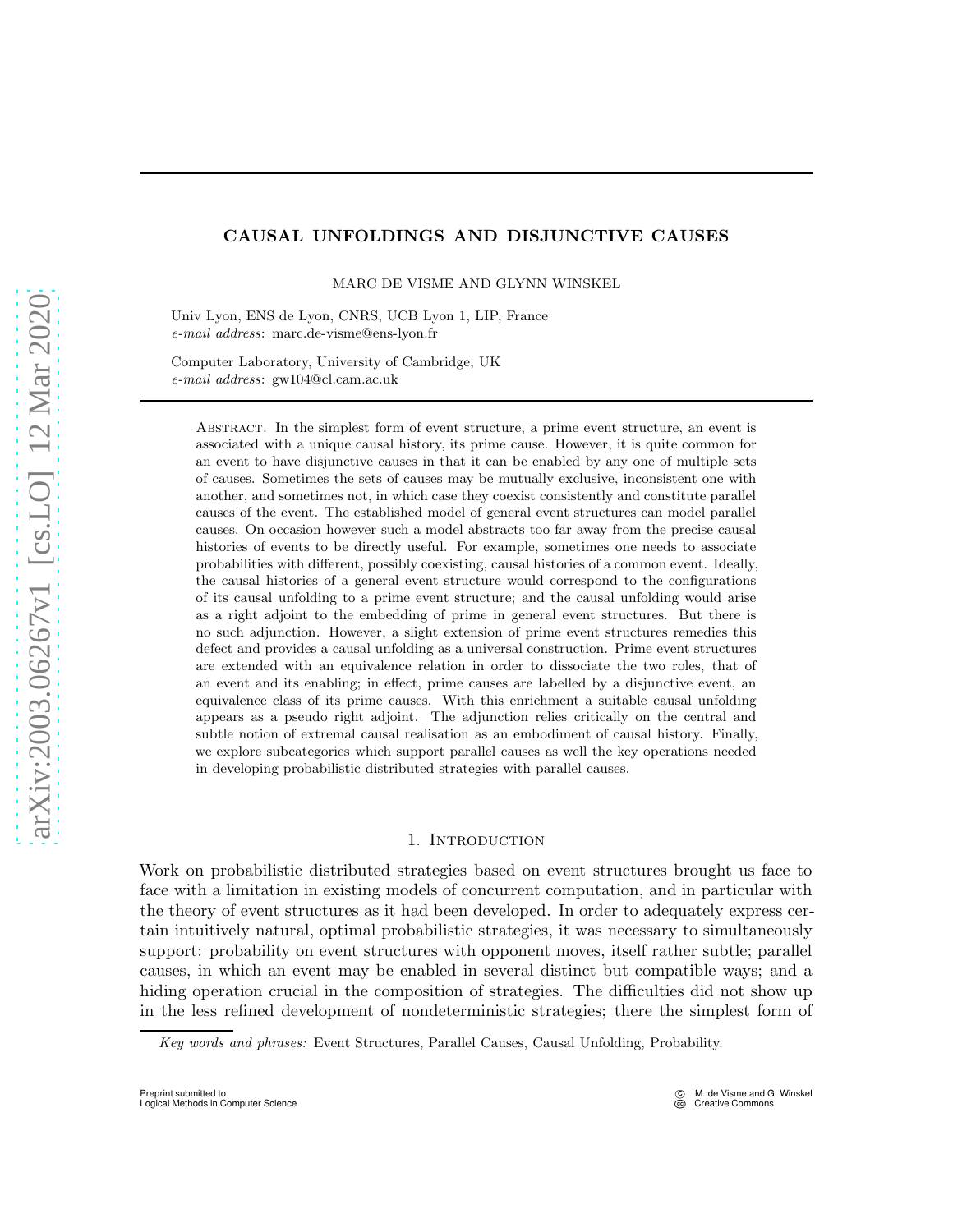event structure, prime event structures, sufficed. The "obvious" remedy, to base strategies on more general event structures, which do support parallel causes, failed to support probability and hiding adequately.[1](#page-1-0) The problems and a solution are documented in the article [\[dVW17\]](#page-24-0).

That work uncovered a central construction, which we here call the *causal unfolding* of a model with parallel causes. It is based on the notion of extremal causal realisation and attendant *prime extremal realisation* which plays a role analogous to that of complete prime in distributive orders. Both concepts deserve to be better known and are expanded on comprehensively with full proofs here. As will shortly be explained more fully, intuitively, a prime extremal realisation is a finite partial order expressing a minimal causal history for an event to occur, even in the presence of several parallel causes for the event. Extremal realisations provide us with a way to unfold a model supporting parallel causes (general event structures—Section [2.2,](#page-3-0) or equivalence families—Section [3\)](#page-6-0) into a structure describing all its causal histories—its causal unfolding. As is to be hoped, the unfolding will be a form of right adjoint giving the causal unfolding and extremal realisations a categorical significance.

To give an idea of prime extremal realisations of events we give a short, necessarily informal, preview of two examples from the paper. The simplest concerns a general event structure comprising three events  $a, b$  and  $d$  where  $d$  can occur once  $a$  or  $b$  have occurred and where all events can occur together. The events  $a$  and  $b$  constitute parallel causes of the event d. We can picture the situation in the diagram:



Here there are two minimal causal histories associated with the occurrence of the event  $d$ , *viz.*  $d$  after  $a$ , and  $d$  after  $b$  :



These will be the prime extremal realisations associated with the occurrence of d. But this example is deceptively simple. To add a level of difficulty, consider the general event structure



<span id="page-1-0"></span><sup>&</sup>lt;sup>1</sup>In the context of games, *deterministic* general event structures do support parallel causes and hiding so strategies with parallel causes such as that of parallel-or, but of course not the underlying nondeterminism required for probabilistic strategies [\[CCW17,](#page-24-1) [Win16\]](#page-24-2).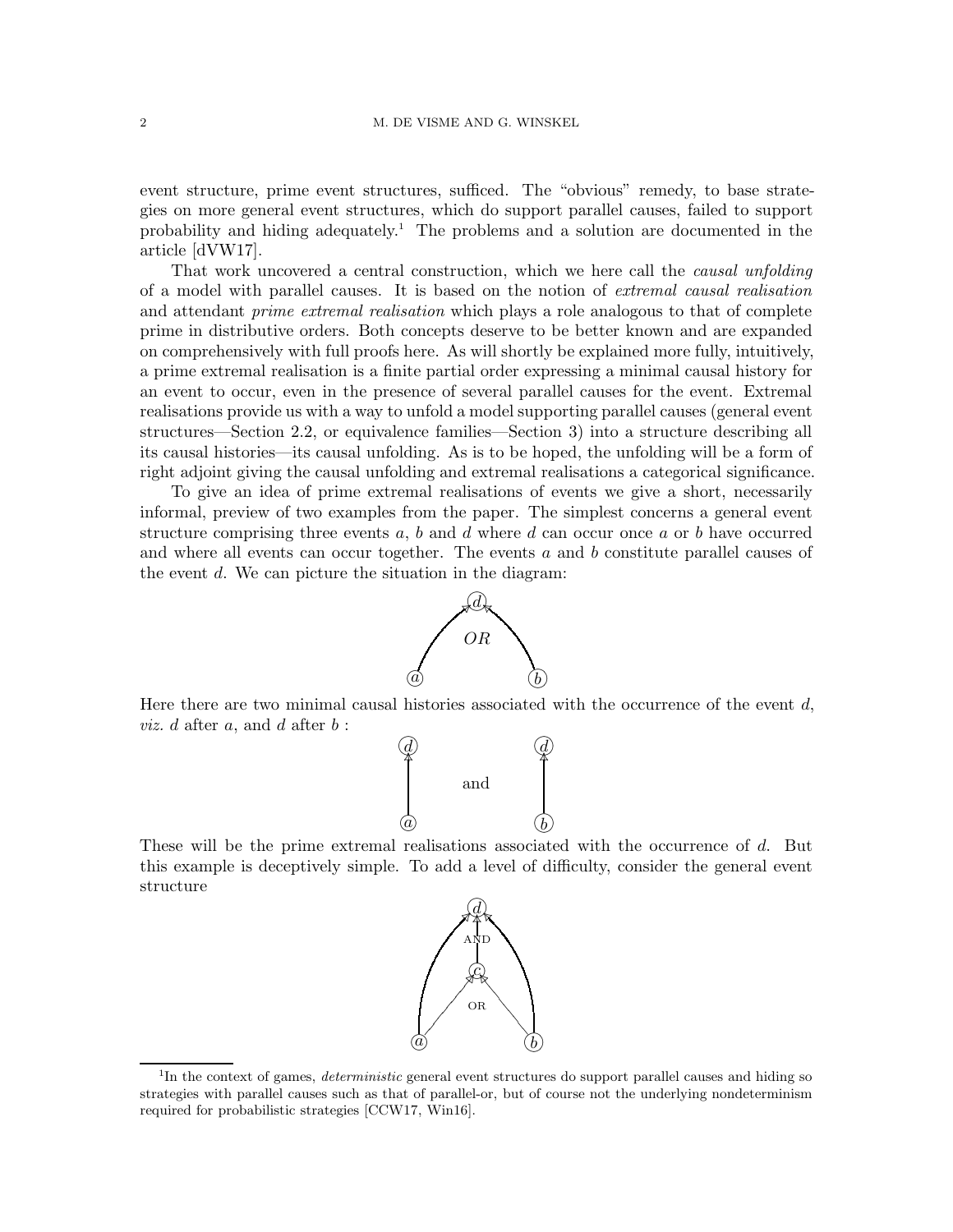which portrays an event d enabled through the occurrence of all of the events  $a, b$  and c but where c is enabled by either  $a$  or  $b$ . This time the two minimal causal histories associated with the occurrence of the event d, one after c caused by  $a$ , and the other after c caused by b, give rise to the two prime extremal realisations:



There are also more subtle 'non-injective' prime extremal realisations in which the same event of a general event structure occurs in several different ways—see Example [4.11,](#page-12-0) though these have been ruled out in our application to strategies with parallel causes [\[dVW17\]](#page-24-0).

The new adjunction, with its right adjoint the causal unfolding, supplies a missing link in the landscape of models for concurrency [\[WN95\]](#page-24-3). The adjunction connects models with parallel causes, such as general event structures, to those based on partial orders of events. It does this through the introduction of a simple, new model which is based on prime event structures extended with an equivalence relation on their sets of events. In its most general form the adjunction relates two new models, prime event structures with an equivalence relation to families of configurations with a similar equivalence. We explore how the adjunction restricts and simplifies on subcategories, in particular, between event structures with disjunctive causes (edc's) and stable families with equivalence. Via the simplified adjunction we show that the category of edc's has the constructions pullback, pseudo pullback and factorisation needed to develop distributed probabilistic strategies with parallel causes [\[dVW17\]](#page-24-0). We point the reader to the figure of the Conclusion; it summarises the adjunctions relating the models we encounter and develop in the article.

More broadly, often in systems with parallel causes it is necessary to associate probabilities with causal histories, and the causal unfolding provides a suitable structure on which to do this systematically [\[dVW17\]](#page-24-0). Outside probability, there is a similar need for causal unfoldings, for example, when reversible computing encounters parallel causes [\[Cri15,](#page-24-4) [CKV15\]](#page-24-5), and in extracting biochemical pathways, forms of causal history in biochemical systems where parallel causes are rife [\[DFF](#page-24-6)<sup>+</sup>12].

### 2. Event structures and their maps

We briefly review two well-established forms of event structure and explain the absence of an adjunction associated with the embedding of prime into general event structures. It is through such an adjunction one might otherwise have thought to find a causal unfolding of general event structures to prime event structures. The absence motivates a new model based on prime event structures with an equivalence relation. (We refer the reader to [\[Win80,](#page-24-7) [Win86\]](#page-24-8) in particular for background and intuitions.)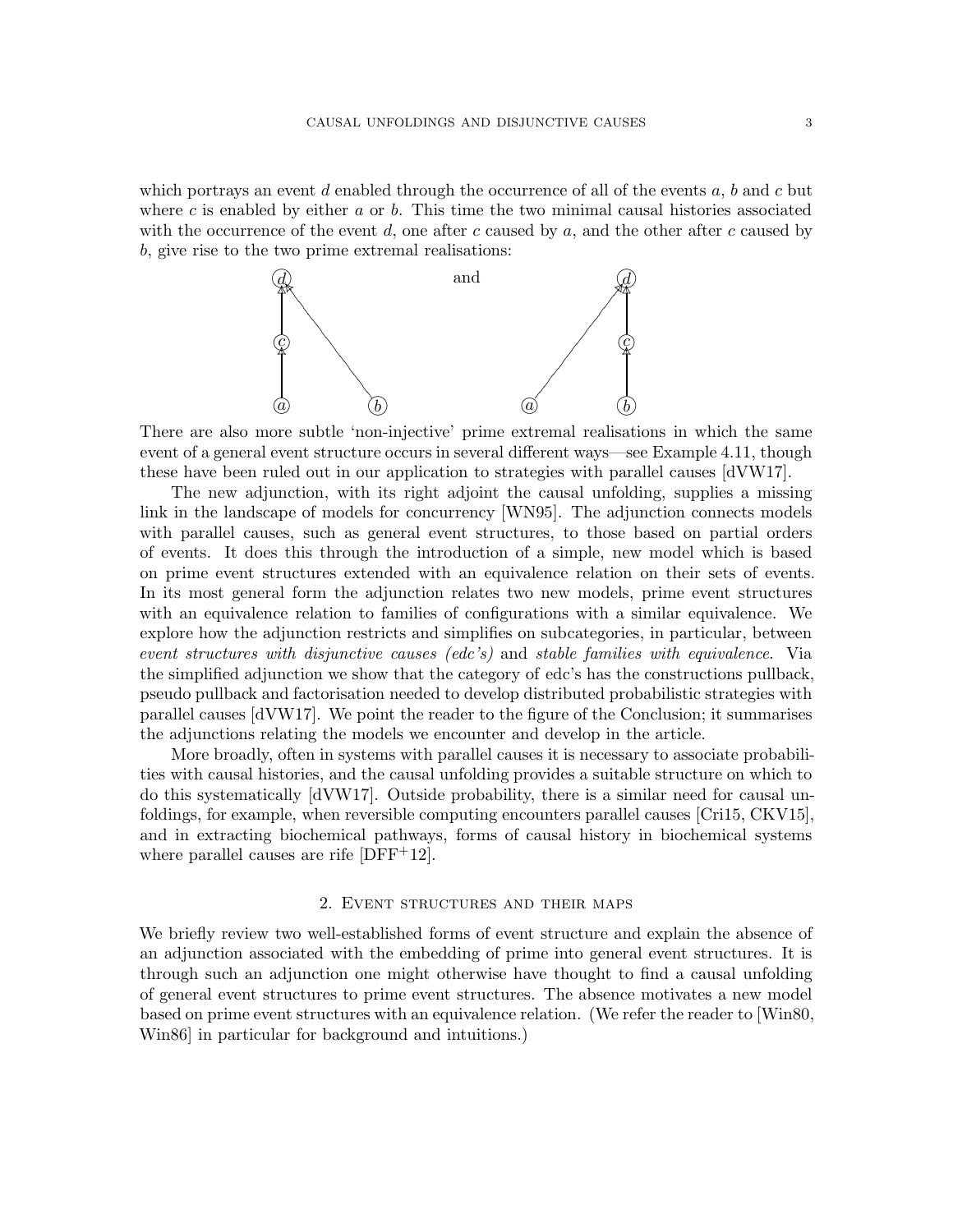2.1. Prime event structures. A prime event structure comprises  $(E, \le, Con)$ , consisting of a set E of events which are partially ordered by  $\leq$ , the causal dependency relation, and a non-empty consistency relation Con consisting of finite subsets of E. The relation  $e' \leq e$ expresses that event e causally depends on the previous occurrence of event e'. Write  $[X]$ for the  $\leq$ -down-closure of a subset of events X. That a finite subset of events is consistent conveys that its events can occur together by some stage in the evolution of the process. Together the relations satisfy several axioms:

$$
[e] = \{e' \mid e' \le e\} \text{ is finite, for all } e \in E,
$$
  

$$
\{e\} \in \text{Con, for all } e \in E,
$$
  

$$
X \subseteq Y \in \text{Con} \implies X \in \text{Con, and}
$$
  

$$
X \in \text{Con} \& e \le e' \in X \implies X \cup \{e\} \in \text{Con.}
$$

A configuration is a, possibly infinite, set of events  $x \subseteq E$  which is: consistent,  $X \subseteq$ x and X is finite implies  $X \in \text{Con}$ ; and *down-closed*,  $[x] = x$ . It is part and parcel of prime event structures that an event  $e$  is associated with a unique causal history  $[e]$ .

Prime event structures have a long history. They first appeared in describing the patterns of event occurrences that occurred in the unfolding of a (1-safe) Petri net [\[NPW81\]](#page-24-9). As their configurations, ordered by inclusion, form a Scott domain, prime event structures provided an early bridge between the semantic theories of Dana Scott and Carl Petri; one early result being that a confusion-free Petri net unfolded to a prime event structure with configurations taking the form of a *concrete* domain, as defined by Kahn and Plotkin. Generally, the configurations of a countable prime event structure ordered by inclusion coincide with the dI-domains of Berry—distributed Scott domains which satisfy a finiteness axiom [\[Win86\]](#page-24-8). The domains of configuration of a prime event structure had been characterised earlier in [\[NPW81\]](#page-24-9) as prime algebraic domains, Scott domains with a subbasis of complete primes.<sup>[2](#page-3-1)</sup>

<span id="page-3-0"></span>2.2. General event structures. A general event structure [\[Win80,](#page-24-7) [Win86\]](#page-24-8) permits an event to be caused disjunctively in several ways, possibly coexisting in parallel, as parallel causes. A general event structure comprises  $(E, \text{Con}, \vdash)$  where E is a set of events, the consistency relation Con is a non-empty collection of finite subsets of  $E$ , and the *enabling* relation  $\vdash$  is a relation in Con  $\times$  E such that

$$
X \subseteq Y \in \text{Con} \implies X \in \text{Con}, \text{ and}
$$
  

$$
Y \in \text{Con} \& Y \supseteq X \& X \vdash e \implies Y \vdash e.
$$

A configuration is a subset x of E which is: consistent,  $X \subseteq_{fin} x \implies X \in$  Con; and secured,  $\forall e \in x \exists e_1, \dots, e_n \in x$ .  $e_n = e \& \forall i \leq n \{e_1, \dots, e_{i-1}\} \vdash e_i$ . We write  $\mathcal{C}^{\infty}(E)$ for the configurations of E and  $\mathcal{C}(E)$  for its finite configurations. (For illustrations of small general event structures see, for instance, Example [2.1](#page-5-0) and  $E_0$  of Example [4.10.](#page-12-1))

An event e being enabled in a configuration has been expressed through the existence of a securing chain  $e_1, \dots, e_n$ , with  $e_n = e$ , within the configuration. The chain represents a complete enabling of e in the sense that every event in the chain is itself enabled by earlier members of the chain. Just as mathematical proofs are most usefully viewed not merely as sequences, so later complete enablings expressed more generally as partial orders—"causal realisations"—will play a central role.

<span id="page-3-1"></span><sup>&</sup>lt;sup>2</sup>A *complete prime* in an order which supports least upper bounds  $\iint X$  of compatible subsets X is an element p such that  $p \sqsubseteq \sqcup X$  implies  $p \sqsubseteq x$  for some  $x \in X$ . In the configurations of a prime event structure the complete primes are exactly those configurations  $[e]$  for an event  $e$ .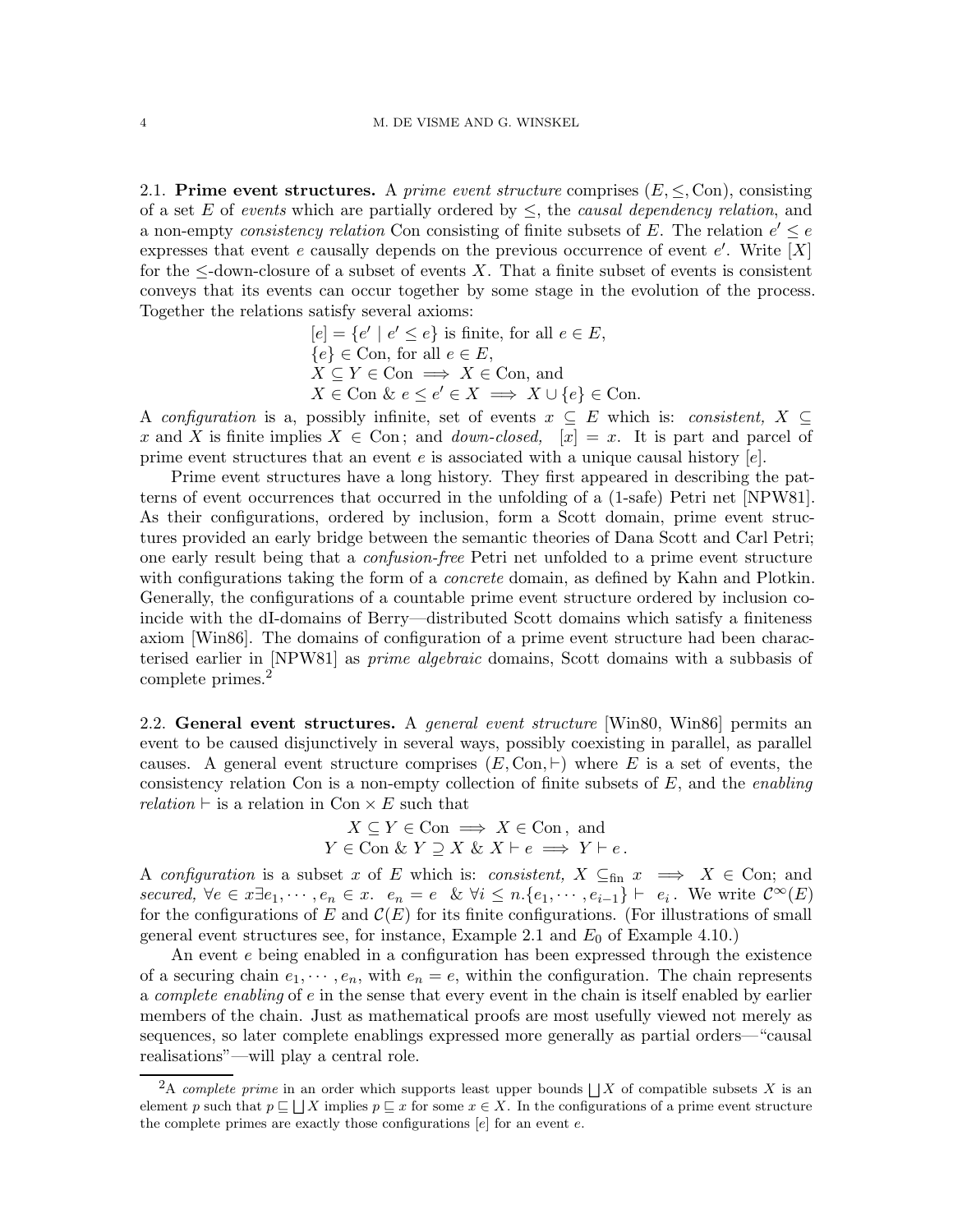A map  $f : (E, \text{Con}, \vdash) \to (E', \text{Con}', \vdash')$  of general event structures is a partial function  $f: E \rightharpoonup \overline{E'}$  such that

- $\forall X \in \text{Con. } fX \in \text{Con}^{\prime}$ ,
- $\forall X \in \text{Con}, e_1, e_2 \in X$ .  $f(e_1) = f(e_2)$  (both defined)  $\implies e_1 = e_2$ , and  $\forall X \in \text{Con}, e \in E$ .  $X \vdash e \& f(e)$  is defined  $\implies fX \vdash' f(e)$ .

Maps compose as partial functions. Write  $\mathcal G$  for the category of general event structures.

W.r.t. a family of subsets F, a subset X of F is *compatible* (in F), if there is  $y \in \mathcal{F}$ such that  $x \subseteq y$  for all  $x \in X$ ; in particular  $\{x, y\}$  is compatible if there is  $z \in \mathcal{F}$  such that  $x, y \subseteq z$ . Say a subset is *finitely compatible* iff every finite subset is compatible.

We can now characterise those families of configurations arising from a general event structure [\[Win86\]](#page-24-8). A family of configurations comprises a non-empty family  $\mathcal F$  of sets such that if  $X \subseteq \mathcal{F}$  is finitely compatible in  $\mathcal{F}$  then  $\bigcup X \in \mathcal{F}$ ; and if  $e \in x \in \mathcal{F}$  there is a securing chain  $e_1, \dots, e_n = e$  in x such that  $\{e_1, \dots, e_i\} \in \mathcal{F}$  for all  $i \leq n$ .<sup>[3](#page-4-0)</sup> Its events are elements of the underlying set  $\bigcup \mathcal{F}$ .

A map between families of configurations from A to B is a partial function  $f: \bigcup \mathcal{A} \to$  $\bigcup \mathcal{B}$  between their events such that  $fx \in \mathcal{B}$  if  $x \in \mathcal{A}$  and any event of  $fx$  arises as the image of a unique event of x, *i.e.* the following *local injectivity* is fulfilled:

$$
e_1, e_2 \in x \& f(e_1) = f(e_2)
$$
 (both defined)  $\implies e_1 = e_2$ .

Maps compose as partial functions. Write  $\mathcal{F}$ am for the category of families of configurations. In Section [7.2,](#page-19-0) we shall meet the subcategory  $S\mathcal{F}am$  of stable families of configurations, with objects  $A$  of  $\mathcal{F}$ am that satisfy

$$
\forall x, y, z \in \mathcal{A}. \ \ x, y \subseteq z \ \Rightarrow \ x \cap y \in \mathcal{A},
$$

which plays an important role in constructions on prime event structures [\[Win82,](#page-24-10) [Win86\]](#page-24-8).

Characterisations of the orders obtained from the configurations of a general event structure can be found in [\[Win80\]](#page-24-7).<sup>[4](#page-4-1)</sup>

2.3. A coreflection and non-coreflection. There is a forgetful functor  $\mathcal{G} \to \mathcal{F}$ am taking a general event structure to its family of configurations. It has a left adjoint, which constructs a canonical general event structure from a family: given  $A$ , a family of configurations with underlying events A, construct a general event structure  $(A, \text{Con}, \vdash)$  with  $X \in \text{Con}$  iff  $X \subseteq_{\text{fin}} y$ , for some  $y \in \mathcal{A}$ ; and with  $X \vdash a$  iff  $a \in A$ ,  $X \in \text{Con and } a \in y \subseteq X \cup \{a\}$ , for some  $y \in \mathcal{A}$ . The above yields a coreflection<sup>[5](#page-4-2)</sup>

$$
\mathcal{F}am \xrightarrow{\tau} \mathcal{G}
$$

<span id="page-4-0"></span><sup>&</sup>lt;sup>3</sup>The latter condition is equivalent to: (i) if  $e \in x \in \mathcal{F}$  there is a finite  $x_0 \in \mathcal{F}$  s.t.  $e \in x_0 \in \mathcal{F}$  and (ii) (coincident-freeness) for distinct  $e, e' \in x$ , there is  $y \in \mathcal{F}$  with  $y \subseteq x$  s.t.  $e \in y \iff e' \notin y$ .

<span id="page-4-1"></span> $4$ Complete irreducibles are the customary generalisation of complete primes to nondistributive orders such as those of configurations of general event structures ordered by inclusion [\[Win80\]](#page-24-7). A *complete irreducible* in an order which supports least upper bounds  $\lfloor$  X of compatible subsets X is an element r such that  $r = \bigsqcup X$  implies  $r = x$  for some  $x \in X$ . In the configurations of a general event structure the complete irreducibles are exactly those minimal configurations which contain an event e. A forewarning: only in very special circumstances will prime extremal realisations—the generalisation of complete prime of this paper—coincide with complete irreducibles—see Example [4.10.](#page-12-1)

<span id="page-4-2"></span><sup>&</sup>lt;sup>5</sup>A coreflection is an adjunction where the left adjoint is full and faithful, or equivalently the unit is iso.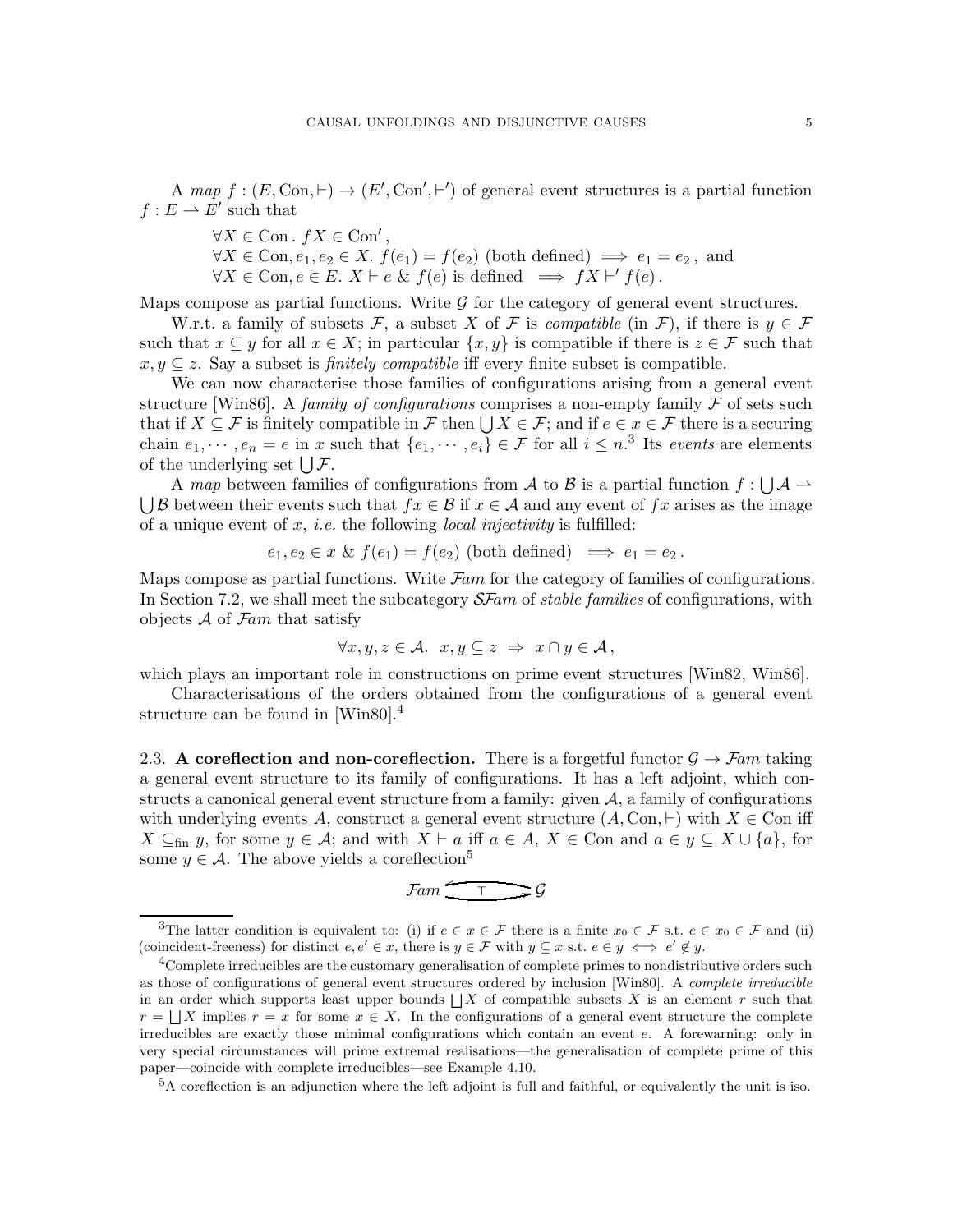of families of configurations in general event structures. It cuts down to an equivalence between families of configurations and replete general event structures. A general event structure  $(E, \text{Con}, \vdash)$  is replete iff

$$
\forall e \in E \exists X \in \text{Con. } X \vdash e ,
$$
  
\n
$$
\forall X \in \text{Con} \exists x \in \mathcal{C}(E). \ X \subseteq x \text{ and}
$$
  
\n
$$
X \vdash e \implies \exists x \in \mathcal{C}(E). \ e \in x \& x \subseteq X \cup \{e\}.
$$

A map of prime event structures is a map of their families of configurations. Write  $\mathcal E$  for the category of prime event structures. (A map in  $\mathcal E$  need not preserve causal dependency; when it does and is total it is called *rigid*.)

There is an obvious "inclusion" functor  $\mathcal{E} \to \mathcal{F}$ am fully and faithfully embedding the category of prime event structures in the category of families of configurations and so in general event structures. We might expect the functor  $\mathcal{E} \to \mathcal{F}am$  to be the left adjoint of a coreflection

$$
\mathcal{E} \xrightarrow{\tau} \mathcal{F}am \xrightarrow{\tau} \mathcal{G},
$$

so yielding a composite right adjoint  $\mathcal{G} \to \mathcal{E}$  which unfolds a general event structure to a prime event structure [\[Win86,](#page-24-8) [WN95\]](#page-24-3). However under reasonable assumptions this cannot exist, as the following example indicates.

<span id="page-5-0"></span>**Example 2.1.** Consider a general event structure comprising three events  $a, b$  and  $d$  with all subsets consistent and minimal enablings  $\emptyset \vdash a, b$  and  $\{a\} \vdash d$  and  $\{b\} \vdash d$ . Imagine concurrent treatments  $a$  and  $b$  of two doctors which sadly lead to the death  $d$  of the patient.



As its unfolding it is hard to avoid a prime event structure with events and causal dependency  $a < d_a$  and  $b < d_b$ —the event  $d_a$  representing "death by a" and the event  $d_b$  "death by b"—with the counit of the adjunction collapsing  $d_a$  and  $d_b$  to the common event d. (If we are to apportion blame to the doctors we shall need the probabilities of  $d_a$  and  $d_b$  given a and b [\[Pea13\]](#page-24-11).) In order for the counit to be a map we are forced to make  $\{d_a, d_b\}$  inconsistent. This is one issue: why should death by one doctor's treatment be in conflict with death by the other's—they could be jointly responsible? But even more damningly the tentative counit fails the universal property required of it! Consider another prime event structure with three events comprising  $a < d$  and  $b < d$  ("death due to both doctors' treatments"). The obvious map to the family of configurations of the general event structure—the identity on events—fails to factor *uniquely* through the putative counit:  $d$  can be sent to either  $d_a$ or  $d_b$ ; the event "death by both doctors" can be sent to either "death by a" or "death by b." This raises the second issue: if we are to obtain the required universal property we have to regard these two maps as essentially the same.

The two issues raised in the example suggest a common solution: to enrich prime event structures with equivalence relations. This will allow a broader class of maps, settling the first issue, and introduce an equivalence on maps, settling the second. The causal unfolding of the "doctors example" will be very simple and comprise the prime event structure  $a < d_a$ and  $b < d_b$  with  $d_a$  and  $d_b$  equivalent events; with all events consistent. In general the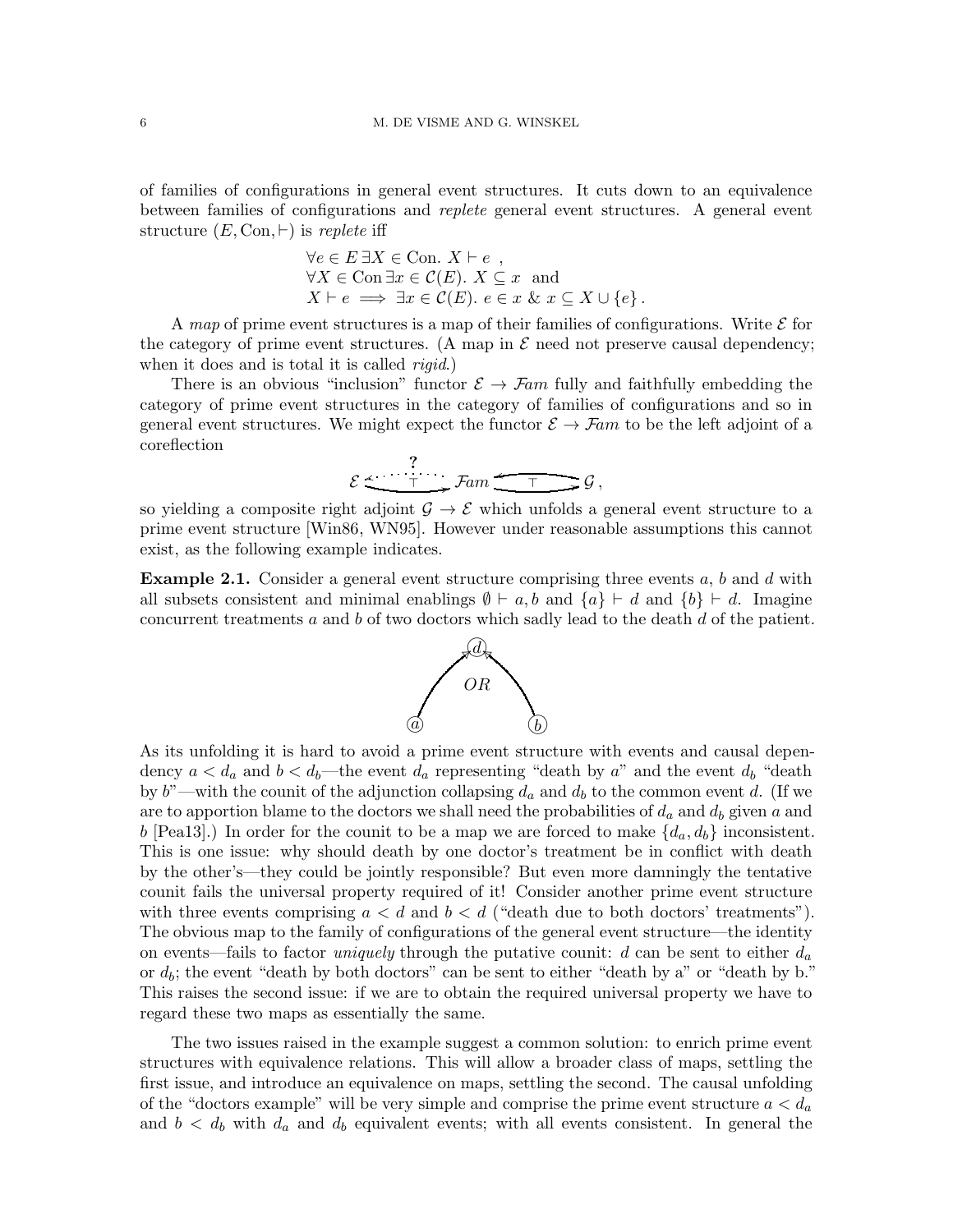<span id="page-6-0"></span>construction of the unfolding is surprisingly involved; causal histories can be much more intricate than in the simple example.

# 3. EVENTS WITH AN EQUIVALENCE, CATEGORIES  $\mathcal{E}_{\equiv}$  AND  $\mathcal{F}am_{\equiv}$

We build causal unfoldings in a new model, based on the obvious extension to events with an equivalence relation. A *(prime) event structure with equivalence* (an ese) is a structure

$$
(P, \leq, \text{Con}, \equiv)
$$

where  $(P, \leq, \text{Con})$  satisfies the axioms of a prime event structure and  $\equiv$  is an equivalence relation on  $P$ . The intention is that the events of  $P$  represent *prime causes* while the  $\equiv$ -equivalence classes of P represent *disjunctive events*: p in P is a prime cause of the event  ${p}_{\equiv}$ . Notice there may be several prime causes of the same event and that these may be parallel causes in the sense that they are consistent with each other and causally independent.

The extension by an equivalence relation on events is accompanied by an extension to families of configurations. An *equivalence-family* (ef) is a family of configurations  $A$  with an equivalence relation  $\equiv_A$  on its underlying set  $A =_{def} \bigcup \mathcal{A}$  (with no further axioms). Equivalence-families are the most general model we shall consider; they support parallel causes and, later, a causal unfolding.

Let  $(A, \equiv_A)$  and  $(B, \equiv_B)$  be ef's, with respective underlying sets A and B. A map  $f:(\mathcal{A},\equiv_A)\to(\mathcal{B},\equiv_B)$  is a partial function  $f:A\to B$  which preserves  $\equiv$ , if  $a_1\equiv_A a_2$  then either both  $f(a_1)$  and  $f(a_2)$  are undefined or both defined with  $f(a_1) \equiv_B f(a_2)$ , such that

$$
x \in \mathcal{A} \implies fx \in \mathcal{B} \& \forall a_1, a_2 \in x. \ f(a_1) \equiv_B f(a_2) \implies a_1 \equiv_A a_2.
$$

Composition is composition of partial functions. We regard two maps

$$
f_1, f_2: (\mathcal{A}, \equiv_A) \to (\mathcal{B}, \equiv_B)
$$

as equivalent, and write  $f_1 \equiv f_2$ , iff they are equidefined and yield equivalent results, *i.e.* if  $f_1(p)$  is defined then so is  $f_2(p)$  and  $f_1(p) \equiv_Q f_2(p)$ , and if  $f_2(p)$  is defined then so is  $f_1(p)$ and  $f_1(p) \equiv_Q f_2(p)$ . Composition respects  $\equiv$ . This yields a category of equivalence families  $\mathcal{F}am_{\equiv}$ ; it is enriched in the category of sets with equivalence relations (also called setoids).<sup>[6](#page-6-1)</sup>

Clearly from an ese  $(P, \equiv_P)$  we obtain an ef  $(\mathcal{C}^{\infty}(P), \equiv_P)$  and we take a map of ese's to be a map between their associated ef's. Write  $\mathcal{E}_{\equiv}$  for the category of ese's; it too is enriched in the category of sets with equivalence relations. When the equivalence relations  $\equiv$  of ese's are the identity we essentially have prime event structures and their maps. There is clearly a full-and-faithful embedding

$$
\mathcal{E}_{\equiv}\rightarrow \mathcal{F}\!\mathit{am}_{\equiv}\,,
$$

which preserves and reflects the equivalence on maps. One virtue of ese's is that they support a hiding operation, associated with a factorisation system [\[dVW17\]](#page-24-0).

We sometimes use an alternative description of their maps:

<span id="page-6-2"></span>**Proposition 3.1.** A map of ese's from P to Q is a partial function  $f : P \to Q$  which  $preserves \equiv such that$ 

(i) for all  $X \in Comp$  the direct image  $fX \in Con_Q$  and  $\forall p_1, p_2 \in X$ .  $f(p_1) \equiv_Q f(p_2) \implies p_1 \equiv_P p_2$ , and

<span id="page-6-1"></span> ${}^{6}$ Appendix [A](#page-24-12) provides background on categories enriched in equivalence relations.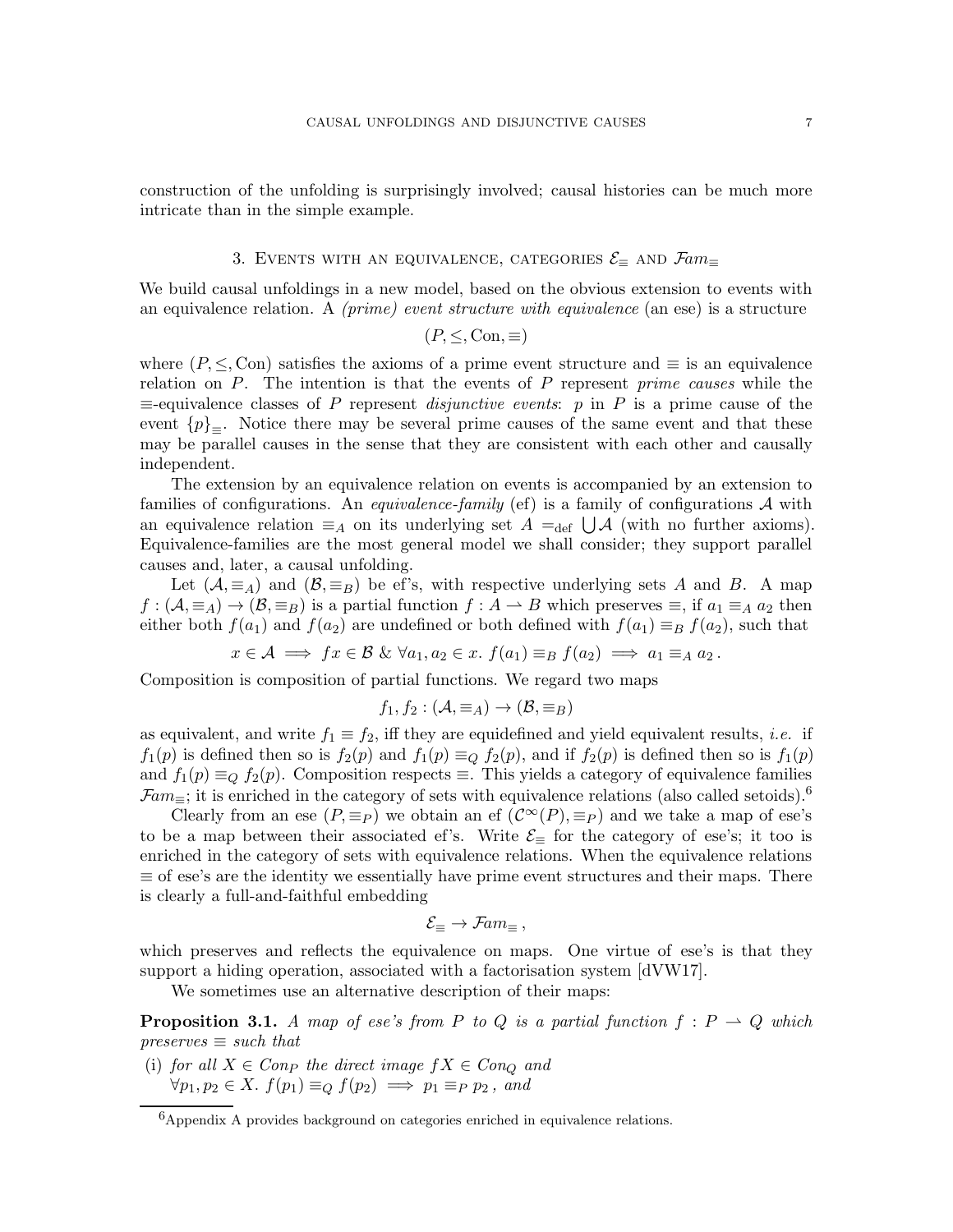(ii) whenever  $q \leq_Q f(p)$  there is  $p' \leq_P p$  such that  $f(p') = q$ .

While an ese determines an ef, the converse, how to construct the causal unfolding of an ef to an ese, is much less clear. To do so we follow up on the idea of Section [2.2](#page-3-0) of basing minimal complete enablings on partial orders. A minimal complete enabling will correspond to a prime extremal realisation. Realisations and extremal realisations are our next topic.

### 4. Causal histories as extremal realisations

Extremal causal realisations formalise the notion of causal history in models with parallel causes, viz. general event structures and the most general model of equivalence-families. They will be the central tool in constructing the causal unfoldings of such models.

4.1. Causal realisations. Let A be a family of configurations with underlying set A. A (causal) realisation of A comprises a partial order  $(R, \leq)$ , its carrier, such that the set  ${e' \in R \mid e' \le e}$  is finite for all events  $e \in R$ , together with a function  $\rho: R \to A$  for which the image  $\rho x \in A$  when x is a down-closed subset of R. We say a realisation is *injective* when it is injective as a function.

A map between realisations  $(R, \leq), \rho$  and  $(R', \leq'), \rho'$  is a partial surjective function  $f: R \to R'$  which preserves down-closed subsets and satisfies  $\rho(e) = \rho'(f(e))$  for all  $e \in R$ where  $f(e)$  is defined. It is convenient to write such a map as  $\rho \succeq^f \rho'$ . Occasionally we shall write  $\rho \succeq \rho'$ , or the converse  $\rho' \preceq \rho$ , to mean there is a map of realisations from  $\rho$  to  $\rho'$ .

A map of realisations  $\rho \succeq^f \rho'$  factors into a "projection" followed by a total map

$$
\rho \succeq_1^{f_1} \rho_0 \succeq_2^{f_2} \rho',
$$

where  $\rho_0$  stands for the realisation  $(R_0, \leq_0), \rho_0$  where  $R_0 = \{e \in R \mid f(e)$  is defined is the domain of definition of  $f$ ;  $\leq_0$  is the restriction of  $\leq$ ;  $f_1$  is the inverse relation to the inclusion  $R_0 \subseteq R$ ; and  $f_2 : R_0 \to R'$  is the total part of function f. We are using  $\succeq_1$  and  $\succeq_2$  to signify the two kinds of maps. Notice that  $\succeq_1$ -maps are reverse inclusions. Notice too that  $\succeq_2$ -maps are exactly the total maps of realisations. Total maps  $\rho \succeq_2^f$  $_2^f$   $\rho'$  are precisely those functions f from the carrier of  $\rho$  to the carrier of  $\rho'$  which preserve down-closed subsets and satisfy  $\rho = \rho' f$ .

4.2. Extremal realisations. Let  $A$  be a configuration family with underlying set  $A$ . We shall say a realisation  $\rho$  is *extremal* when  $\rho \geq_2$  $\int_{2}^{f} \rho'$  implies f is an isomorphism, for any realisation  $\rho'$ ; it is called *prime extremal* when it in addition has a top element, *i.e.* its carrier contains an element which dominates all other elements in the carrier. Intuitively, an extremal realisation is a most economic causal history associated with its image, a configuration of  $\mathcal{A}$ ; it is extremal in being a realisation with minimal causal dependencies.

Any realisation in  $A$  can be coarsened to an extremal realisation.

#### <span id="page-7-0"></span>**Lemma 4.1.** For any realisation  $\rho$  there is an extremal realisation  $\rho'$  with  $\rho \geq_2$  $\frac{f}{2}$   $\rho'$ .

*Proof.* The case when  $(R, \leq), \rho$  is finite is straightforward. Assume there exists  $\rho'$  such that  $\rho \succeq_2^f$  $\frac{f}{2}$   $\rho'$ . The cardinality of  $\{(a, b) | a \leq b\}$  is necessarily greater or equal to that of  $\{(a, b) | a \leq' b\}$ ; it is equal if and only if  $\rho$  and  $\rho'$  are isomorphic. So if we consider a sequence of non-isomorphic  $\rho \geq_2^f$  $_2^f$   $\rho_1 \succeq_2^f$  $_2^J$  ..., this sequence is necessarily finite, of size at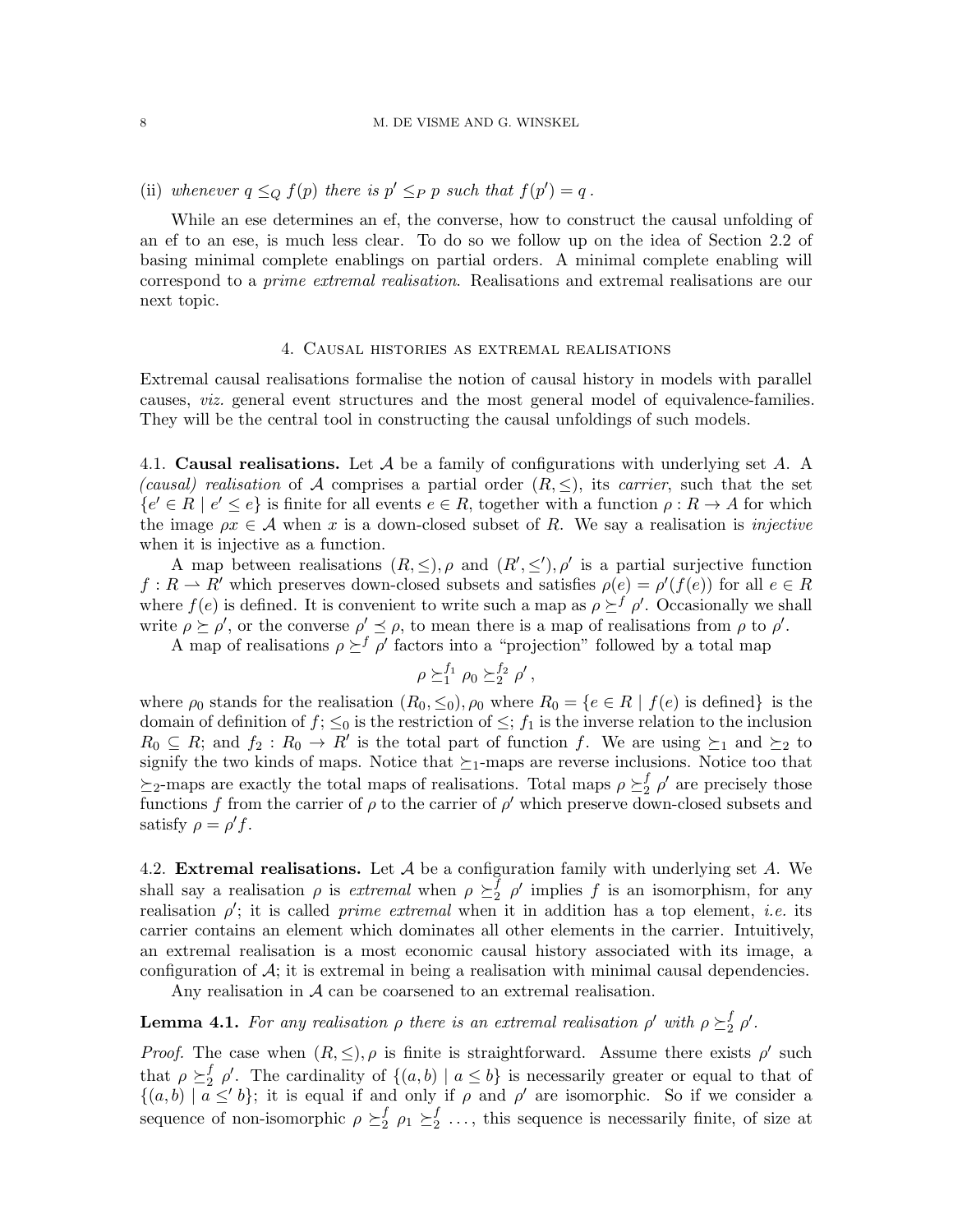most the cardinality of  $\{(a, b) | a \leq b\}$ . This ensures the existence of an extremal realisation in the finite case. The infinite case is more subtle, and relies on colimits and Zorn's lemma.

The category of realisations with total maps has colimits of total-order diagrams. A diagram d from a total order  $(I, \leq)$  to realisations, comprises a collection of total maps of realisations  $d_{i,j} : d(i) \to d(j)$  when  $i \leq j$  s.t.  $d_{i,i}$  is always the identity map and if  $i \leq j$ and  $j \leq k$  then  $d_{i,k} = d_{j,k} \circ d_{i,j}$ . We suppose each realisation  $d(i)$  has carrier  $(R_i, \leq_i)$  with  $d(i): R_i \to A$ . We construct the colimit realisation of the diagram as follows.

The elements of the colimit realisation consist of equivalence classes of elements of the disjoint union  $R =_{\text{def}} \biguplus_{i \in I} R_i$  under the equivalence

$$
(i, e_i) \sim (j, e_j) \iff \exists k \in I. \ i \leq k \ \& \ j \leq k \ \& \ d_{i,k}(e_i) = d_{j,k}(e_j).
$$

Consequently we may define a function  $\rho_R : R \to A$  by taking  $\rho_R(\{e_i\}_{\sim}) = \rho_i(e_i)$ . Because every  $d_{i,j}$  is a surjective function, every equivalence class in R has a representative in  $R_i$  for every  $i \in I$ . Moreover, for any  $e \in R$  there is  $k \in I$  s.t.

$$
\{e' \in R \mid e' \leq_R e\} = \{\{e'_k\}_\sim \mid e'_k \leq_k e_k\},\
$$

where  $e = \{e_k\}_{\sim}$ , so is finite. It follows that  $\rho_R$  is a realisation. The maps  $f_i : \rho_i \succeq_2 \rho_R$ , where  $i \in I$ , given by  $f_i(e_i) = \{e_i\}_{\sim}$  form a colimiting cocone.

Suppose  $\rho$  is a realisation. Consider all total-order diagrams d from a total order  $(I, \leq)$ to realisations starting from  $\rho$  with  $d_{i,j}$  not an isomorphism if  $i < j$ . Amongst them, by Zorn's lemma, there is a maximal diagram w.r.t. extension. From the maximality of the diagram its colimit is necessarily extremal. In more detail, construct a colimiting cocone  $f_i: d(i) \geq_{2} \rho_R, i \in I$ , with the same notation as above. By maximality of the diagram some  $f_k$  must be an isomorphism; otherwise we could extend the diagram by adding a top element to the total order and sending it to  $\rho_R$ . If j should satisfy  $k < j$  then  $f_j \circ d_{k,j} = f_k$ so  $f_k^{-1} \circ f_j \circ d_{k,j} = \text{id}_{R_k}$ . It would follow that  $d_{k,j}$  is injective, as well as surjective, it being a total map of realisations, and consequently that  $d_{k,j}$  is an isomorphism—a contradiction. Hence k is the maximum element in  $(I, \leq)$ . If the colimit were not extremal we could again adjoin a new top element above  $k$  thus extending the diagram—a contradiction.  $\Box$ 

For example, as a corollary, a countable configuration of a family of configurations always has an injective extremal realisation. By serialising the countable configuration,  $a_1 \le a_2 \le \cdots \le a_n \le \cdots$ , where  $\{a_1, \cdots, a_n\} \in \mathcal{A}$  for all n, we obtain an injective realisation  $\rho$ . By Lemma [4.1](#page-7-0) we can coarsen  $\rho$  to an extremal realisation  $\rho'$  with  $\rho \succeq_2^f$  $\int_2^f$   $\rho'$ . As  $\rho = \rho' f$  the surjective function f is also injective, so a bijection, ensuring that the extremal realisation  $\rho'$  is injective.

The following rather technical lemma and corollary are crucial.

<span id="page-8-0"></span>**Lemma 4.2.** Assume  $(R, \leq), \rho, (R_0, \leq_0), \rho_0$  and  $(R_1, \leq_1), \rho_1$  are realisations. (i) Suppose  $f = \rho \succeq_1^{f_1}$  $_{1}^{f_{1}} \rho_0 \succeq_2^{f_{2}}$  $_2^{f_2}$   $\rho_1$ . Then there are maps so that  $f = \rho \succeq_2^{g_2}$  $_{2}^{g_{2}}\rho^{\prime}\succeq_{1}^{g_{1}}$  $_1^{g_1}$   $\rho_1$ :

$$
\rho \xrightarrow{\rho g_2} \rho'
$$
\n
$$
f_1 \downarrow \qquad \qquad g_1
$$
\n
$$
\rho_0 \xrightarrow{f_2} \rho_1
$$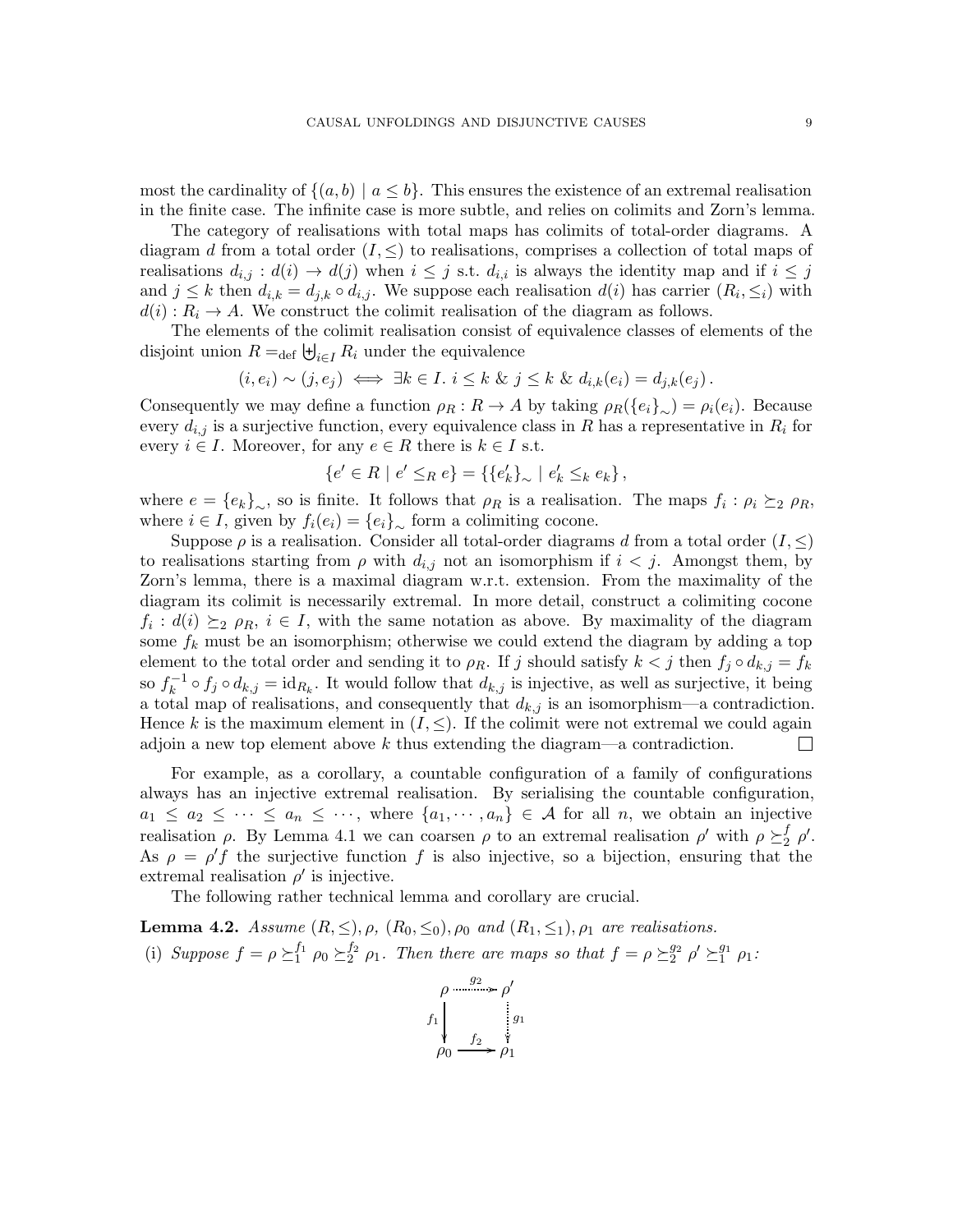(ii) Suppose  $\rho \succeq_1^{f_1}$  $\frac{J_1}{J_1}$   $\rho_0$  where  $R_0$  is not a down-closed subset of R. Then there are maps so that  $f_1 = \rho \succeq_2^{g_2}$  $\sum_{2}^{g_2} \rho' \succeq_1^{g_1}$  $_1^{g_1}$   $\rho_0$  with  $g_2$  not an isomorphism:



*Proof.* (i) Construct the realisation  $(R', \leq'), \rho'$  as follows. Define

$$
R' = (R \setminus R_0) \cup R_1
$$

where w.l.o.g. we assume the sets  $R \setminus R_0$  and  $R_1$  are disjoint. Define  $g_2: R \to R'$  to act as the identity on elements of  $R \setminus R_0$  and as  $f_2$  on elements of  $R_0$ .

When  $b \in R \setminus R_0$ , define

$$
a \leq' b \quad \text{iff} \quad \exists a_0 \in R. \ a_0 \leq b \ \& \ g_2(a_0) = a \, .
$$

When  $b \in R_1$ , define

$$
a \leq' b \quad \text{iff} \quad a \in R_1 \ \& \ a \leq_1 b \,.
$$

To see  $\leq'$  is a partial order observe that reflexivity and antisymmetry follow directly from the corresponding properties of  $\leq$  and  $\leq_1$ . Transitivity requires an argument by cases. For example, in the most involved case, where

$$
c \leq' a
$$
 with  $a \in R_1$  and  $a \leq' b$  with  $b \in R \setminus R_0$ 

we obtain

$$
c \leq_1 a
$$
 and  $a_0 \leq b$ 

for some  $a_0 \in R_0$  with  $f_2(a_0) = a$ . As  $f_2$  is surjective and preserves down-closed subsets,

$$
c_0 \leq_0 a_0
$$
 and  $a_0 \leq b$ 

for some  $c_0 \in R_0$  with  $f_2(c_0) = c$ . Consequently,  $c_0 \leq b$  with  $g_2(c_0) = c$ , making  $c \leq' b$ , as required for transitivity.

Define  $\rho'$  to act as  $\rho$  on elements of  $R \setminus R_0$  and as  $\rho_1$  on elements of  $R_1$ . Then  $\rho = \rho' g_2$ directly. We check  $\rho'$  preserves down-closed subsets, so is a realisation. Let  $b \in R'$ . If  $b \in R_1$  then  $\rho'[b]' = \rho_1[b]_1 \in \mathcal{A}$ . If  $b \in R \setminus R_0$  then  $\rho'[b]' = \rho_2[b]$  is the image under  $\rho$  of the down-closed subset  $g_2[b]$ , so in A. Because  $f_2$  preserves down-closed subsets so does  $g_2$ . We already have  $\rho = \rho' g_2$ , making  $g_2$  a map of realisations  $\rho \succeq_2^{g_2}$  $_{2}^{g_2}$   $\rho'$ . Define  $g_1: R' \rightharpoonup R_1$ to be the reverse of the inclusion  $R_1 \subseteq R'$ . Because  $\rho_1$  is the restriction of  $\rho'$  to  $R_1$ ,  $g_1$  is a map of realisations  $\rho' \succeq_1^{g_1}$  $_1^{g_1}$   $\rho_1$ . By construction  $f = g_1 g_2$ .

(ii) This follows from the construction of  $(R' \leq'), \rho'$  used in (i) but in the special case where  $f_2$  is the identity map (with  $R_0 = R_1$ ). Then  $R' = R$  but  $\leq \neq \leq$  as there is  $e \in R_0$  with  $[e]_0 \subsetneq [e]$  ensuring that  $[e]' = [e]_0 \neq [e]$ .  $\Box$ 

**Corollary 4.3.** If  $\rho$  is extremal and  $\rho \succeq^f \rho'$ , then  $\rho'$  is extremal and there is  $\rho_0$  s.t. f:  $\rho \succeq_1 \rho_0 \cong \rho'.$  Moreover, the carrier  $R_0$  of  $\rho_0$  is a down-closed subset of the carrier R of  $\rho$ , with order the restriction of that on R.

*Proof.* Directly from Lemma [4.2.](#page-8-0) Assume  $\rho$  is extremal and  $\rho \succeq^f \rho'$ . We can factor f into  $\rho \succeq_1^{f_1}$  $_{1}^{f_{1}} \rho_{0} \succeq_{2}^{f_{2}}$  $_2^{f_2}$  ρ'. From (i), if  $ρ_0$  were not extremal nor would  $ρ$  be—a contradiction; hence  $f_2$  is an isomorphism. From (ii), the carrier  $R_0$  of  $\rho_0$  has to be a down-closed subset of the carrier R of  $\rho$ , as otherwise we would contradict the extremality of  $\rho$ .  $\Box$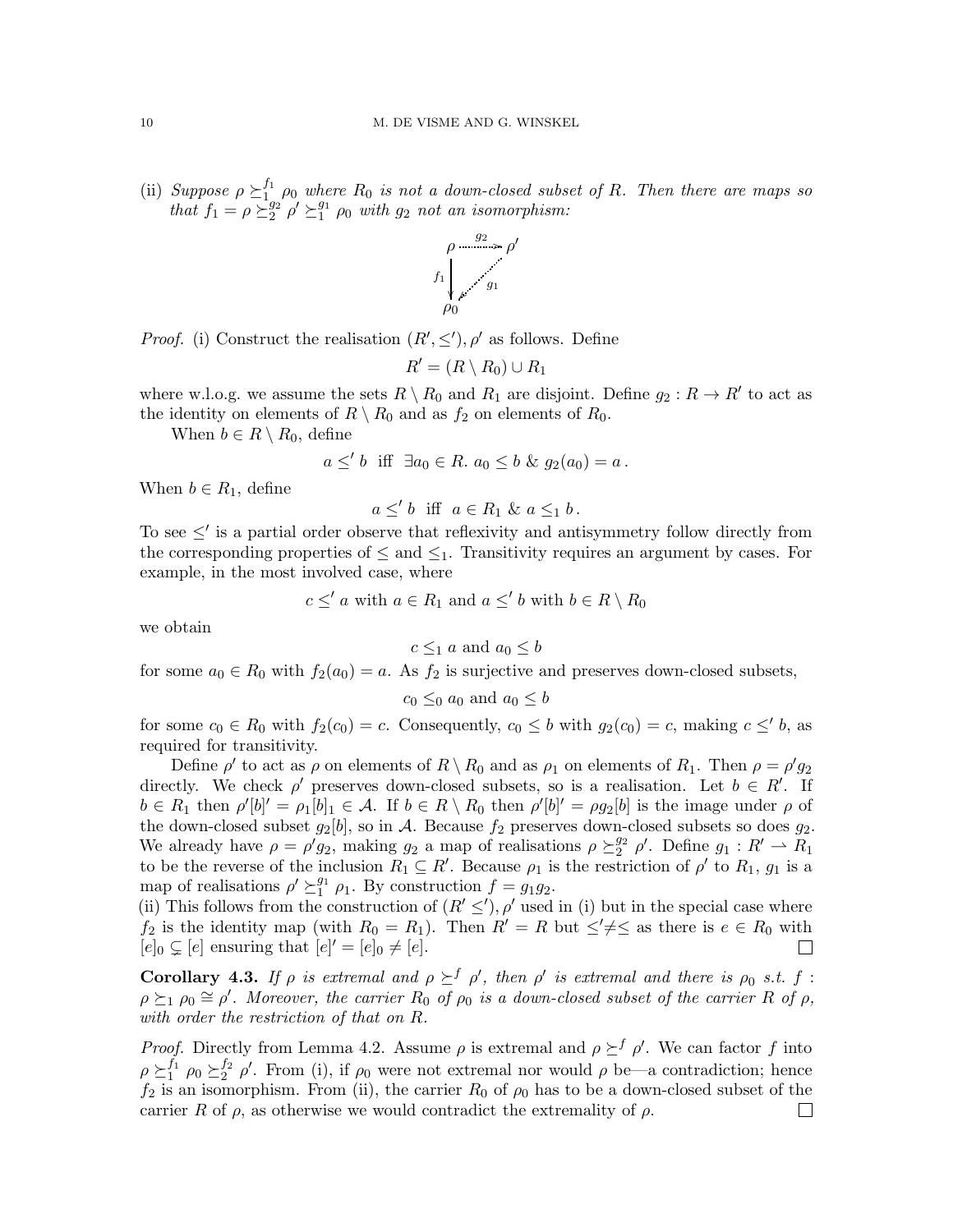It follows that if  $\rho$  is extremal and  $\rho \succeq^f \rho'$  then  $\rho'$  is extremal and the inverse relation  $g =_{def} f^{-1}$  is an injective function preserving and reflecting down-closed subsets, *i.e.*  $g[r'] =$  $[g(r')]$  for all  $r' \in R'$ . In other words:

<span id="page-10-0"></span>**Corollary 4.4.** If  $\rho$  is extremal and  $\rho \succeq^f \rho'$ , then  $\rho'$  is extremal and the inverse  $g =_{def} f^{-1}$ is a rigid embedding from the carrier of  $\rho'$  to the carrier of  $\rho$  such that  $\rho' = \rho g$ .

<span id="page-10-1"></span>**Lemma 4.5.** Let  $(R, \leq), \rho$  be an extremal realisation. Then

(i) if  $r' \leq r$  and  $\rho(r) = \rho(r')$  then  $r = r'$ ;

(ii) if  $[r] = [r']$  and  $\rho(r) = \rho(r')$  then  $r = r'$ . Here  $[r] =_{\text{def}} [r] \setminus \{r\}$ .

*Proof.* (i) Suppose  $r' \leq r$  and  $\rho(r) = \rho(r')$ . By Corollary [4.4,](#page-10-0) we may project to [r] to obtain an extremal realisation  $\rho_0: [r] \to A$ . Suppose r and r' were unequal. We can define a realisation as the restriction of  $\rho_0$  to [r]. The function from [r] to [r] taking r to r' and otherwise acting as the identity function is a map of realisations from the realisation  $\rho_0$  and clearly not an isomorphism, showing  $\rho_0$  to be non-extremal—a contradiction. Hence  $r = r'$ , as required.

(ii) Suppose  $[r] = [r']$  and  $\rho(r) = \rho(r')$ . Projecting to  $[\{r, r'\}]$  we obtain an extremal realisation. If r and r' were unequal there would be a non-isomorphism map to the realisation obtained by projecting to  $[r]$ , viz. the map from  $[\{r, r'\}]$  to  $[r]$  sending  $r^{\gamma}$  to r and fixing all other elements.  $\Box$ 

In fact, by modifying condition (i) in the lemma above a little we can obtain a characterisation of extremal realisations—though not strictly necessary for the rest of of the paper:

<span id="page-10-2"></span>**Lemma 4.6.** Let  $(R, \leq), \rho$  be a realisation. Then  $\rho$  is extremal iff (i) if  $X \subseteq [r]$ , with X down-closed and  $r \in R$ , and  $\rho(X \cup \{r\}) \in A$  then  $X = [r]$ ; and (ii) if  $[r] = [r']$  and  $\rho(r) = \rho(r')$  then  $r = r'$ .

*Proof.* "Only if": Assume  $\rho$  is extremal. We have already established (ii) in Lemma [4.5.](#page-10-1) To show (i), suppose X is down-closed and  $X \subseteq [r]$  in R with  $\rho(X \cup \{r\}) \in \mathcal{A}$ . By Corollary [4.4,](#page-10-0) we may project to [r] to obtain an extremal realisation  $\rho_0 : [r] \to A$ . Modify the restricted order  $[r]$  to one in which  $r' \leq r$  iff  $r' \in X \cup \{r\}$ , and is otherwise unchanged. The same underlying function  $\rho_0$  remains a realisation, call it  $\rho'_0$  $'_{0}$ , on the modified order. The identity function gives us a map  $f : \rho_0 \geq_2 \rho'_0$  which is an isomorphism between realisations iff  $X=[r].$ 

"If": Assume (i) and (ii). Suppose  $f : \rho \succeq_2 \rho'$ , where  $R', \rho'$  is a realisation. We show f is injective and order-preserving. As f is presumed to be surjective and to preserve down-closed subsets we can then conclude it is an isomorphism.

To see f is injective suppose the contrary that  $f(r_1) = f(r_2)$  for  $r_1 \neq r_2$ . W.l.o.g. we may suppose  $r_1$  and  $r_2$  are minimal in the sense that

$$
r'_1 \neq r'_2 \& r'_1 \leq r_1 \& r'_2 \leq r_2 \& f(r'_1) = f(r'_2) \implies r'_1 = r_1 \& r'_2 = r_2.
$$

Define  $r' =_{def} f(r_1) = f(r_2)$ . Then

$$
[r'] \subseteq f[r_1] \& [r'] \subseteq f[r_2].
$$

Furthermore, as only  $r'$  can be the image of  $r_1$  and  $r_2$  under the function  $f$ ,

$$
[r') \subseteq f[r_1) \& [r'] \subseteq f[r_2).
$$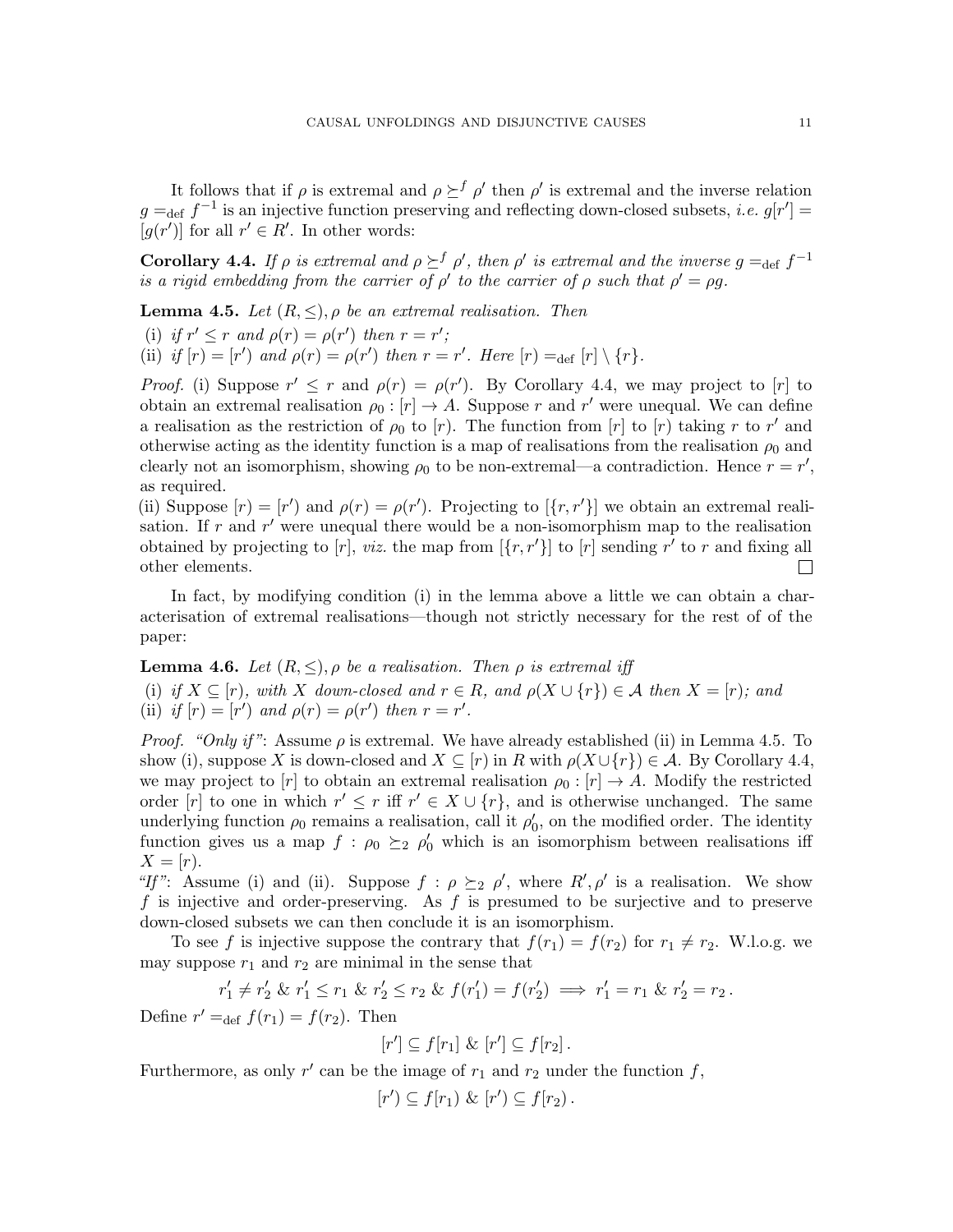It follows that

$$
[r') \subseteq f[r_1) \cap f[r_2) = f([r_1) \cap [r_2))
$$

where the equality is a consequence of the minimality of  $r_1, r_2$ . Taking  $X =_{\text{def}} [r_1] \cap [r_2]$ we have  $(f\overline{X}) \cup \{r'\}$  is down-closed in  $R'$ . Therefore

$$
\rho(X \cup \{r_1\}) = \rho'f(X \cup \{r_1\}) = \rho'(fX \cup \{r'\}) \in \mathcal{A}.
$$

By condition (i),  $X = [r_1]$ . Similarly,  $X = [r_2]$ , so  $[r_1] = [r_2]$ . Obviously  $\rho(r_1) = \rho' f(r_1) =$  $\rho' f(r_1) = \rho(r_2)$ , so we obtain  $r_1 = r_2$  by (ii) —a contradiction, so f is injective.

We now check that f preserves the order. Let  $r \in R$ . Define

$$
X =_{\text{def}} [\{r_1 \le r \mid f(r_1) < f(r)\}],
$$

where the square brackets signify down-closure in  $R$ . Then  $X$  is down-closed in  $R$  by definition and  $X \subseteq [r]$ . We have  $[f(r)] \subseteq f[r]$  whence

$$
fX = f[r] \cap [f(r)) = [f(r)).
$$

Therefore  $fX \cup \{f(r)\}\$ is down-closed in  $R'$ , so

$$
\rho(X \cup \{r\}) = \rho' f(X \cup \{r\}) = \rho'(fX \cup \{f(r)\}) \in \mathcal{A}.
$$

Hence  $X = [r]$ , by (i). It follows that

$$
r_1 < r \implies r_1 \in X \implies f(r_1) < f(r) \text{ in } R'.
$$

This shows that f preserves the order on R.

Lemma 4.7. There is at most one map between extremal realisations.

*Proof.* Let  $(R, \leq), \rho$  and  $(R', \leq'), \rho'$  be extremal realisations. Let  $f, f' : \rho \to \rho'$  be maps with converse relations g and g' respectively. We show the two functions g and g' are equal, and hence so are their converses f and f'. Suppose otherwise that  $g \neq g'$ . Then there is an  $\leq$ -minimal  $r' \in R'$  for which  $g(r') \neq g'(r')$  and  $g(r') = g'(r')$ . Hence  $[g(r')] = [g'(r'))$  and  $\rho(g(r')) = \rho'(r') = \rho(g'(r'))$ . As  $\rho$  is extremal, by Lemma [4.5\(](#page-10-1)ii) we obtain  $g(r') = g'(r')$ —a contradiction.  $\Box$ 

Hence extremal realisations of A under  $\preceq$  form a preorder. The *order of extremal* realisations has as elements isomorphism classes of extremal realisations ordered according to the existence of a map between representatives of isomorphism classes. Alternatively, we could take a choice of representative from each isomorphism class and order these according to whether there is a map from one to the other. Recall a prime extremal realisation is an extremal realisation with a top element, i.e. when its carrier contains an element which dominates all other elements in the carrier. The following is a direct corollary of Proposition [5.1](#page-13-0) in the next section.

**Proposition 4.8.** The order of extremal realisations of a family of configurations  $\mathcal{A}$  forms a prime-algebraic domain [\[NPW81\]](#page-24-9) with complete primes the prime extremal realisations.

The proofs of the following observations are straightforward consequences of the definitions. They emphasise that prime extremal realisations are a generalisation of complete primes.

 $\Box$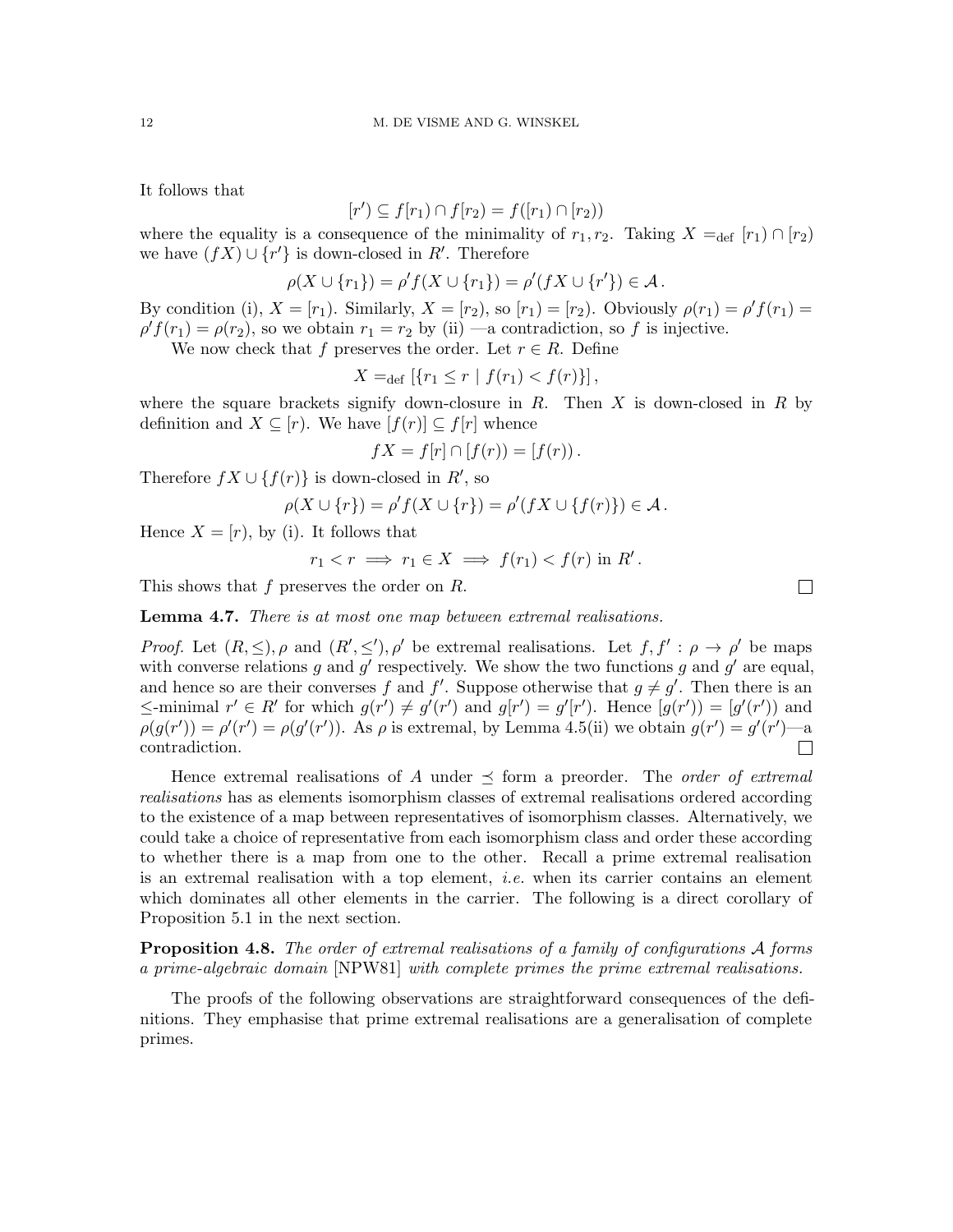<span id="page-12-2"></span>**Proposition 4.9.** Let  $(A, \leq_A, Con_A)$  be a prime event structure. For an extremal realisation  $(R, \leq_R), \rho$  of  $\mathcal{C}^{\infty}(A)$ , the function  $\rho : R \to \rho R$  is an order isomorphism between  $(R, \leq_R)$  and the configuration  $\rho R \in C^{\infty}(A)$  ordered by the restriction of  $\leq_A$ . The function taking an extremal realisation  $(R, \leq_R)$ ,  $\rho$  to the configuration  $\rho R$  is an order isomorphism from the order of extremal realisations of  $C^{\infty}(A)$  to the configurations of A; prime extremal realisations correspond to complete primes of  $\mathcal{C}^{\infty}(A)$ .

A configuration  $x \in \mathcal{F}$ , of a family of configurations  $\mathcal{F}$ , is *irreducible* iff there is a necessarily unique  $e \in x$  such that  $\forall y \in \mathcal{F}, e \in y \subseteq x$  implies  $y = x$ . Irreducibles coincide with complete (join) irreducibles w.r.t. the order of inclusion. It is tempting to think of irreducibles as representing minimal complete enablings. But, as sets, irreducibles both (1) lack sufficient structure: in the formulation we are led to, of minimal complete enablings as prime extremal realisations, several prime realisations can have the same irreducible as their underlying set; and (2) are not general enough: there are prime realisations whose underlying set is not an irreducible. We conclude with examples illustrating the nature of extremal realisations; it is convenient to describe families of configurations by general event structures.

<span id="page-12-1"></span>Example 4.10. This example shows that prime extremal realisations do not correspond to irreducible configurations. First, we show a general event structure  $E_0$  (all subsets consistent) with irreducible configuration  $\{a, b, c, d\}$  and two (injective) prime extremals  $E_1$ and  $E_2$  with tops  $d_1$  and  $d_2$  which both have the same irreducible configuration  $\{a, b, c, d\}$  as their image. The lettering indicates the functions associated with the realisations,  $e.g.$  events  $d_1$  and  $d_2$  in the partial orders map to d in the general event structure.



On the other hand there are prime extremal realisations of which the image is not an irreducible configuration. Consider the general event structure  $F_0$ . The prime extremal  $F_1$ describes a situation where d is enabled by b and c, and c is enabled by a. It has image the configuration  $\{a, b, c, d\}$  which is not irreducible, being the union of the two incomparable configurations  $\{a\}$  and  $\{b, c, d\}$ .

<span id="page-12-0"></span>**Example 4.11.** It is possible to have extremal realisations in which an event depends on an event of the family having been enabled in two distinct ways, as in the following prime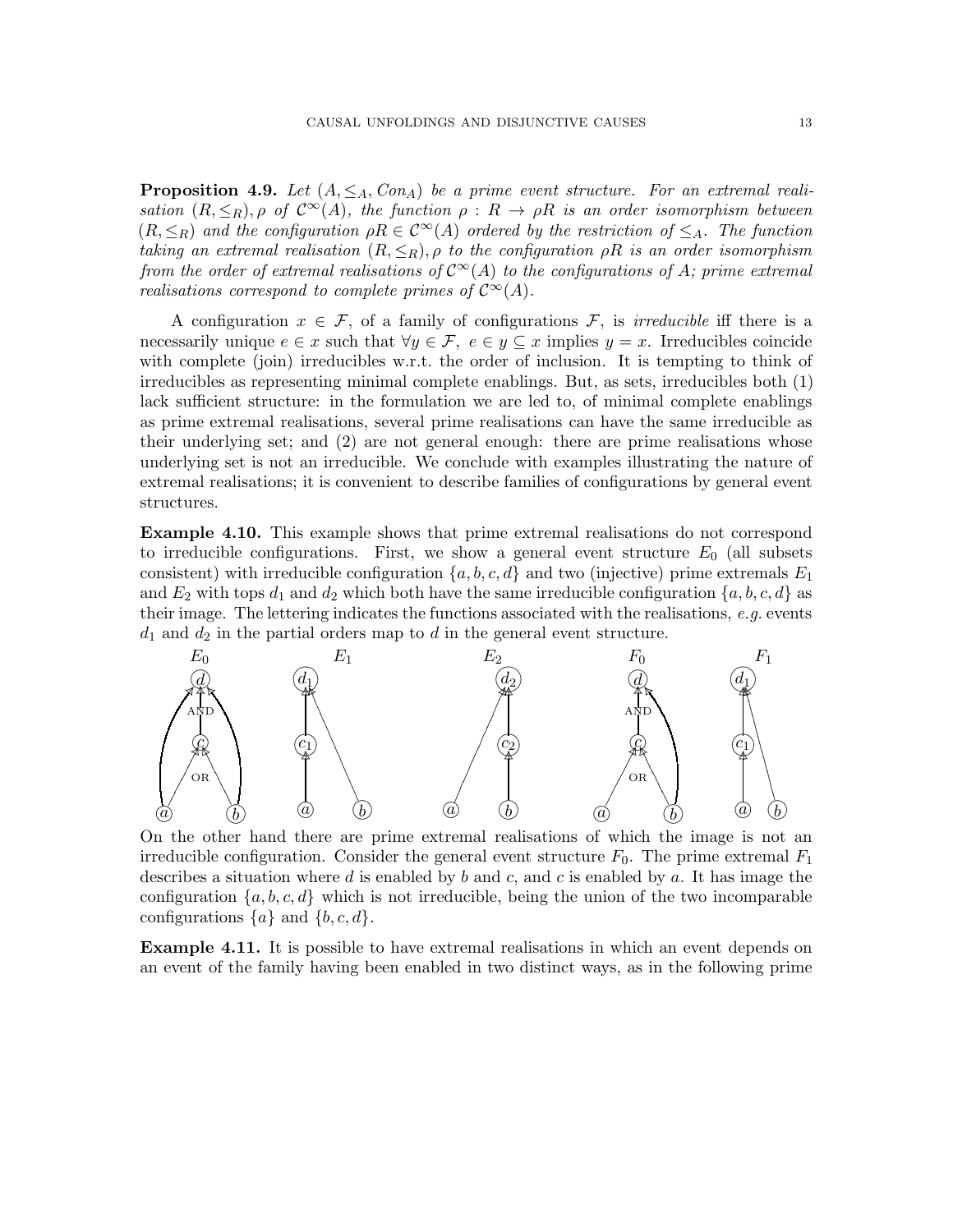extremal realisation, on the left; it is clearly not injective.



The extremal describes the event f being enabled by  $d$  and  $e$  where they are in turn enabled by different ways of enabling c. We assume all subsets consistent.

# 5. THE CAUSAL UNFOLDING: AN ADJUNCTION FROM  $\mathcal{E}_{\equiv}$  to  $\mathcal{F}\!\mathit{am}_\equiv$

Furnished with the concept of extremal realisation, we can now exhibit an adjunction (precisely, a very simple case of biadjunction or pseudo adjunction) from  $\mathcal{E}_{\equiv}$ , the category of ese's, to  $\mathcal{F}am_{\equiv}$ , the category of equivalence families. The left adjoint  $I : \mathcal{E}_{\equiv} \to \mathcal{F}am_{\equiv}$  is the full and faithful functor which takes an ese to its family of configurations with the original equivalence.

The right adjoint, the *causal unfolding*,  $er : \mathcal{F}am \equiv \rightarrow \mathcal{E}$  is defined on objects as follows. Let A be an equivalence family with underlying set A. Define  $er(\mathcal{A}) = (P, \text{Con}_P, \leq_P, \equiv_P)$ where

- P consists of a choice from within each isomorphism class of the prime extremals p of  $\mathcal A$ —we write  $top(p)$  for the image of the top element in A;
- Causal dependency  $\leq_P$  is  $\preceq$  on  $P$ ;
- $X \in \text{Con}_P$  iff  $X \subseteq_{\text{fin}} P$  and  $top[X]_P \in \mathcal{A}$  —the set  $[X]_P$  is the  $\leq_P$ -downwards closure of X, so equal to  $\{p' \in P \mid \exists p \in X \ldotp p' \preceq p\};$
- $p_1 \equiv_P p_2$  iff  $p_1, p_2 \in P$  and  $top(p_1) \equiv_A top(p_2)$ .

<span id="page-13-0"></span>**Proposition 5.1.** The configurations of  $P$ , ordered by inclusion, are order-isomorphic to the order of extremal realisations: an extremal realisation  $\rho$  corresponds, up to isomorphism, to the configuration  $\{p \in P \mid p \leq \rho\}$  of P; conversely, a configuration x of P corresponds to an extremal realisation top :  $x \to A$  with carrier  $(x, \preceq)$ , the restriction of the order of P to x.

*Proof.* It will be helpful to recall, from Corollary [4.4,](#page-10-0) that if  $\rho \geq^f \rho'$  between extremal realisations, then the inverse relation  $f^{-1}$  is a rigid embedding of (the carrier of)  $\rho'$  in (the carrier of)  $\rho$ ; so  $\rho' \preceq \rho$  stands for a rigid embedding. Suppose  $x \in C^{\infty}(P)$ . Then x determines an extremal realisation

$$
\theta(x) =_{\text{def}} top : (x, \preceq) \to A.
$$

The function  $\theta(x)$  is a realisation because each p in x is, and extremal because, if not, one of the p in x would fail to be extremal, a contradiction. Clearly  $\rho' \leq \rho$  implies  $\theta(\rho') \subseteq \theta(\rho)$ .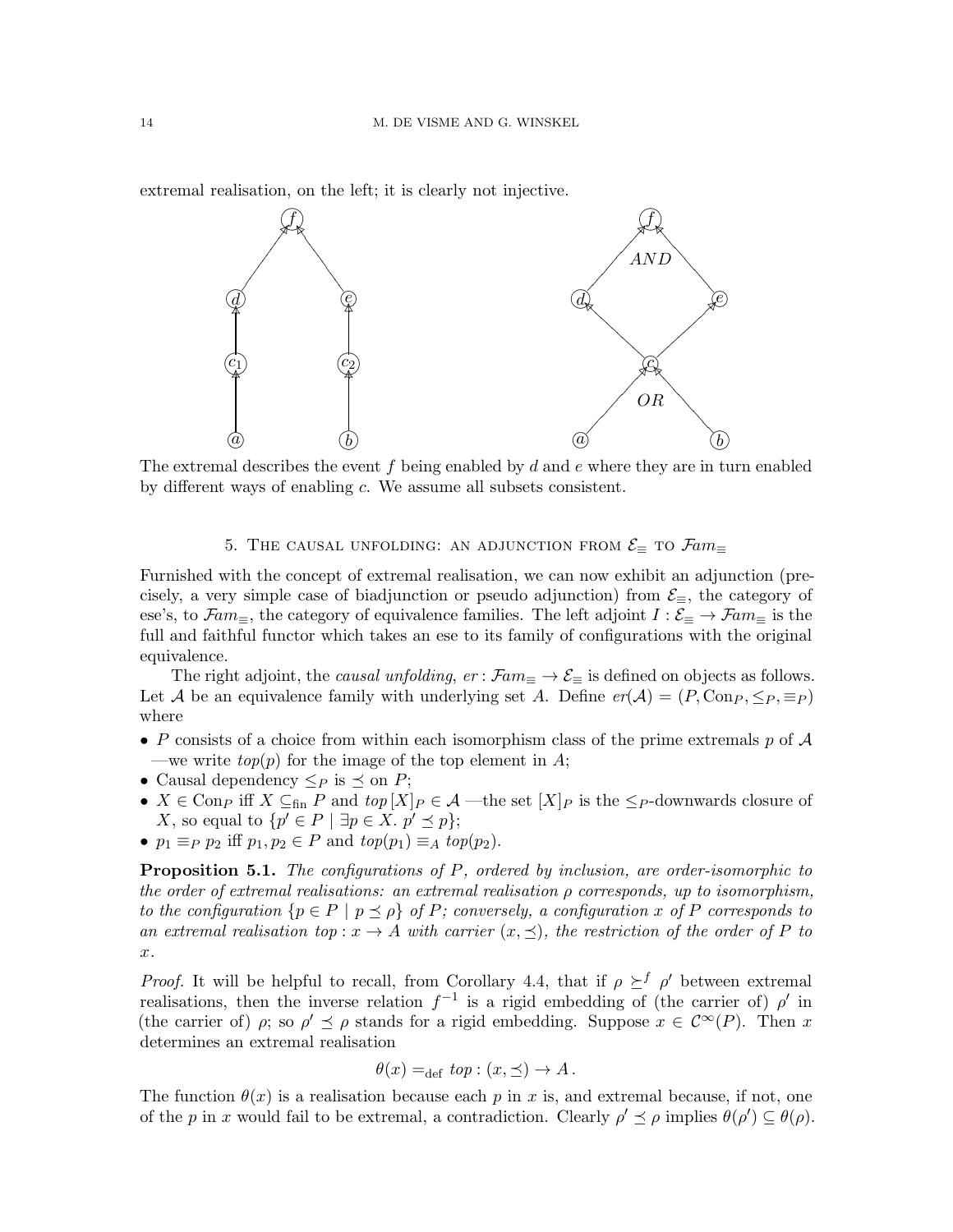Conversely, it is easily checked that any extremal realisation  $\rho : (R, \leq) \to A$  defines a configuration  $\{p \in P \mid p \leq \rho\}$ . If  $x \subseteq y$  in  $\mathcal{C}^{\infty}(P)$  then  $\phi(x) \preceq \phi(y)$ . It can be checked that θ and φ are mutual inverses, *i.e.*  $φθ(x) = x$  and  $θφ(ρ) ≅ ρ$  for all configurations x of P and extremal realisations  $\rho$ .  $\mathbf{L}$ 

From the above proposition we see that the events of  $er(\mathcal{A})$  correspond to the ordertheoretic completely-prime extremal realisations [\[NPW81\]](#page-24-9). This justifies our use of the term 'prime extremal' for extremal with top element.

The component of the counit of the adjunction  $\epsilon_A : I(er(\mathcal{A})) \to \mathcal{A}$  is given by the function

$$
\epsilon_A(p) = top(p).
$$

It is a routine check to see that  $\epsilon_A$  preserves  $\equiv$  and that any configuration x of P images under top to a configuration in A, moreover in a way that reflects  $\equiv$ .

**Theorem 5.2.** Let  $A \in \mathcal{F}am_{\equiv}$ . For all  $f : I(Q) \to A$  in  $\mathcal{F}am_{\equiv}$ , there is a map  $h : Q \to A$  $er(\mathcal{A})$  in  $\mathcal{E}_{\equiv}$  such that  $f = \epsilon_A \circ I(h)$ , i.e. so the diagram



commutes. Moreover, if  $h': Q \to er(A)$  is a map in  $\mathcal{E}_{\equiv} s.t.$   $f \equiv \epsilon_A \circ I(h')$ , i.e. the diagram above commutes up to  $\equiv$ , then  $h' \equiv h$ .

*Proof.* Let  $Q = (Q, \text{Con}_{Q}, \leq_{Q}, \equiv_{Q})$  be an ese and  $f : I(Q) \rightarrow A$  a map in  $\mathcal{F}am_{\equiv}$ . We shall define a map  $h: Q \to er(\mathcal{A})$  s.t.  $f = \epsilon_A h$ . (As here, in the proof we shall elide the composition symbol  $\circ$ , and I on maps which it leaves unchanged.)

We define the map  $h: Q \to er(\mathcal{A})$  by induction on the depth of Q. The depth of an event in an event structure is the length of a longest  $\le$ -chain up to it—so an initial event has depth 1. We take the depth of an event structure to be the maximum depth of its events. (Because of our reliance on Lemma [4.1,](#page-7-0) we use the axiom of choice implicitly.)

Assume inductively that  $h^{(n)}$  defines a map from  $Q^{(n)}$  to  $er(A)$  where  $Q^{(n)}$  is the restriction of Q to depth below or equal to n such that  $f^{(n)}$  the restriction of f to  $Q^{(n)}$ satisfies  $f^{(n)} = \epsilon_A h^{(n)}$ . (In particular,  $Q^{(0)}$  is the empty ese and  $h^{(0)}$  the empty function.) Then, by Proposition [5.1,](#page-13-0) any configuration x of  $Q^{(n)}$  determines an extremal realisation  $\rho_x: h^{(n)}x \to A$  with carrier  $(h^{(n)}x, \preceq)$ .

Suppose  $q \in Q$  has depth  $n+1$ . If  $f(q)$  is undefined take  $h^{(n+1)}(q)$  to be undefined. Otherwise, note there is an extremal realisation  $\rho_{[q]}$  with carrier  $(h[q], \preceq)$ . Extend  $\rho_{[q]}$  to a realisation  $\rho_{[q]}^{\top}$  with carrier that of  $\rho_{[q]}$  with a new top element  $\top$  adjoined, and make  $\rho_{\text{L}_a}^{\top}$  $\vert_q$  extend the function  $\rho_{\vert q}$  by taking  $\top$  to  $f(q)$ . By Lemma [4.1,](#page-7-0) there is an extremal realisation  $\rho$  such that  $\rho_{\overline{q}}^{\perp} \geq_{2} \rho$ . Because  $\rho_{\overline{q}}$  is extremal,  $\rho \succeq_{1} \rho_{\overline{q}}$ , so  $\rho$  only extends the order of  $\rho_{[q]}$  with extra dependencies of ⊤. (For notational simplicity we identify the carrier of  $\rho$  with the set  $h[q] \cup {\{\top\}}$ .) Project  $\rho$  to the extremal with top ⊤. Define this to be the value of  $h^{(n+1)}(q)$ . In this way, we extend  $h^{(n)}$  to a partial function  $h^{(n+1)}: Q^{(n+1)} \to er(\mathcal{A})$ such that  $f^{(n+1)} = \epsilon_A h^{(n+1)}$ . To see that  $h^{(n+1)}$  is a map we can use Proposition [3.1.](#page-6-2) By construction  $h^{(n+1)}$  satisfies property (ii) of Proposition [3.1](#page-6-2) and the other properties are inherited fairly directly from f via the definition of  $er(\mathcal{A})$ .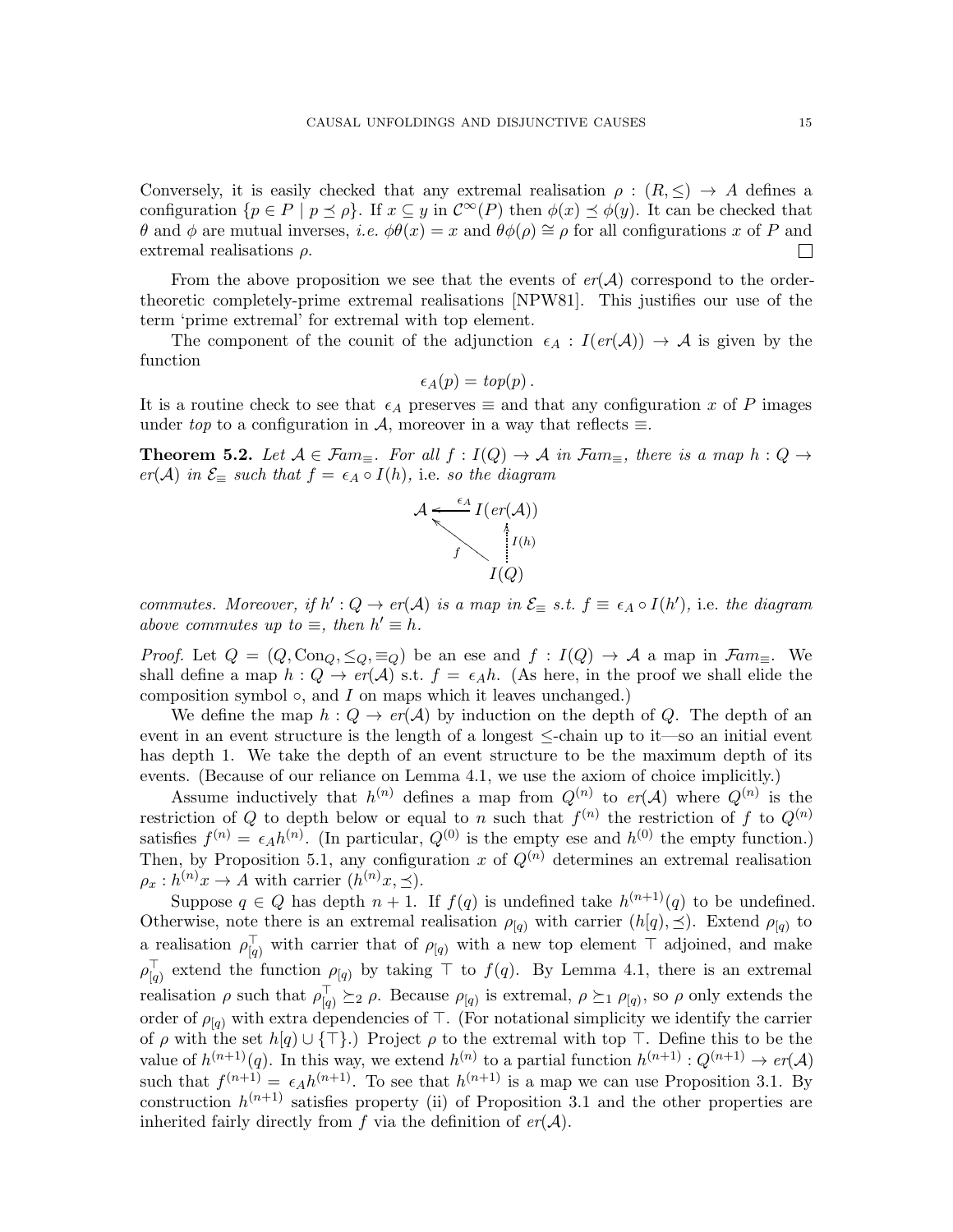Defining  $h = \bigcup_{n \in \omega} h^{(n)}$  we obtain a map  $h : Q \to er(\mathcal{A})$  such that  $f = \epsilon_A h$ . Suppose  $h': Q \to er(\mathcal{A})$  is a map s.t.  $f \equiv \epsilon_A h'.$  Then, for any  $q \in Q$ ,  $top(h'(q)) = \epsilon_A h'(q) \equiv_A f(q) = \epsilon_A h(q) = top(h(q)),$ 

so  $h'(q) \equiv_P h(q)$  in  $er(\mathcal{A})$ . Thus  $h' \equiv h$ .

The theorem does not quite exhibit a traditional adjunction, because the usual cofreeness condition specifying an adjunction is weakened to only having uniqueness up to ≡. However the condition it describes does specify an exceedingly simple case of a pseudo adjunction (or biadjunction) between 2-categories—a set together with an equivalence relation (a setoid) is a very simple example of a category. As a consequence, whereas the usual cofreeness condition allows us to extend the right adjoint to arrows, so obtaining a functor, in this case following that same line will only yield a pseudo functor  $er$  as right adjoint: thus extended, er will only preserve composition and identities up to  $\equiv$ .

 $\Box$ 

The map  $(P, \equiv) \rightarrow er(\mathcal{C}^{\infty}(P), \equiv)$  which takes  $p \in P$  to the realisation with carrier  $([p], \leq)$ , the restriction of the causal dependency of P, with the inclusion function  $[p] \hookrightarrow P$ is an isomorphism; recall from Proposition [4.9](#page-12-2) that the configurations of a prime event structure correspond to its extremal realisations. Such maps furnish the components of the unit of the pseudo adjunction:

$$
\mathcal{E}_{\equiv} \xrightarrow{\frac{er}{T}} \mathcal{F}am_{\equiv}
$$

Example 5.3. On the right we show a general event structure (all subsets consistent) and on its left its causal unfolding to an ese under  $er$ ; the unfolding's events are the prime extremals.<sup>[7](#page-15-0)</sup>



6. Unfolding general event structures

<span id="page-15-1"></span>Recall  $\mathcal G$  is the category of general event structures. We obtain a pseudo adjunction from  $\mathcal{E}_\equiv$  to G via an adjunction from  $\mathcal{F}\hspace{-1.5pt}a m_\equiv$  to G. The right adjoint  $\mathit{fam} : \mathcal{G} \to \mathcal{F}\hspace{-1.5pt}a m_\equiv$  is most simply described. Given  $(E, \text{Con}, \vdash)$  in G it returns the equivalence family  $(\mathcal{C}^{\infty}(E), =)$  in  $\mathcal{F}am_{\equiv}$  comprising the configurations together with the identity equivalence between events that appear within some configuration; the partial functions between events that are maps in G are automatically maps in  $\mathcal{F}am =$ -the action of fam on maps.

For the effect of the left adjoint  $col : \mathcal{F}am_{\equiv} \to \mathcal{G}$  on objects, define the *collapse* 

$$
col(\mathcal{A}) =_{def} (E, Con, \vdash)
$$

where

<span id="page-15-0"></span> $7$ See [\[dV15\]](#page-24-13) for further examples of the causal unfolding including an inductive characterisation in 5.2.2.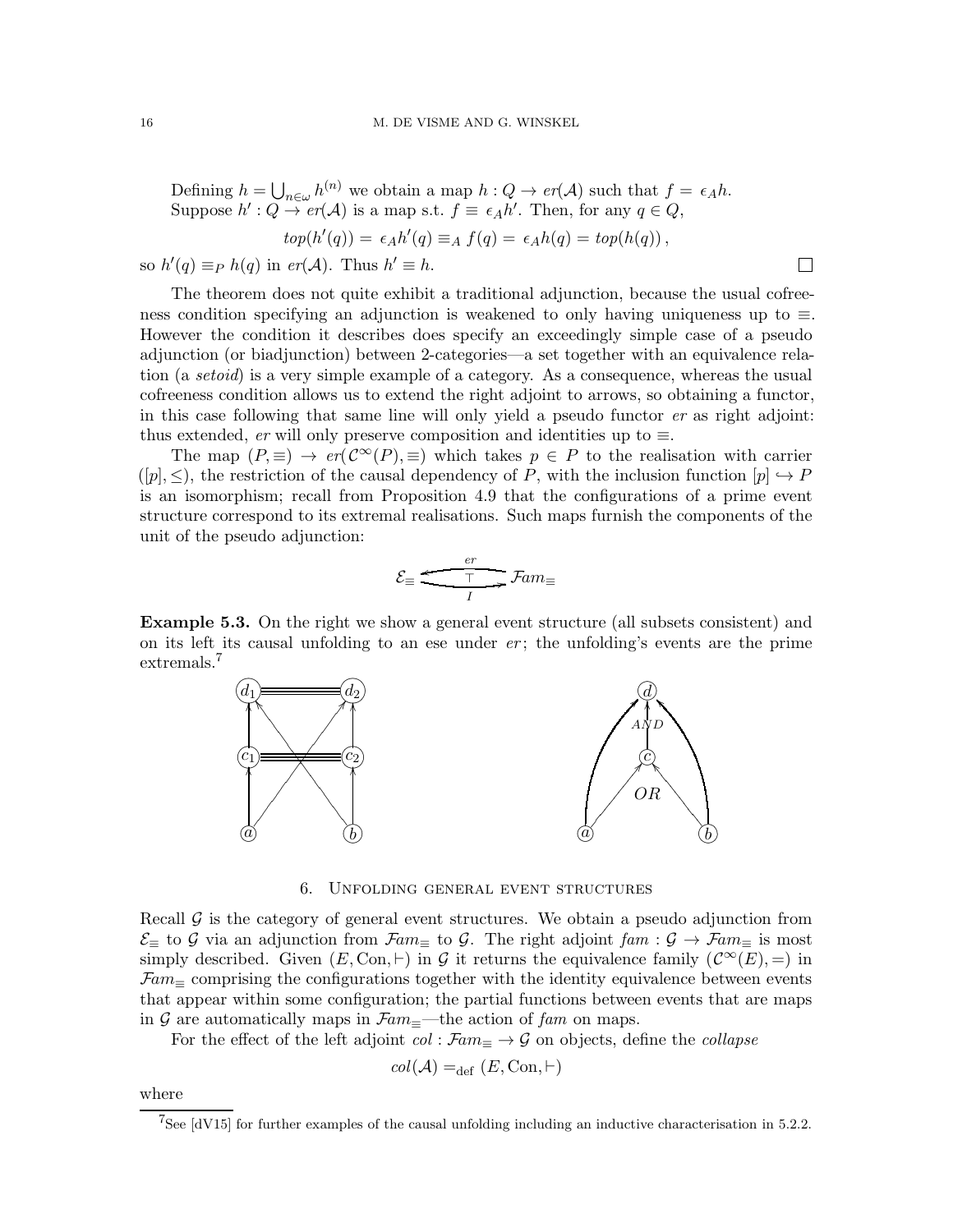- $E = A_{\equiv}$ , the equivalence classes of events in  $A =_{\text{def}} \bigcup A$ ;
- $X \in \text{Con iff } X \subseteq_{\text{fin}} y_{\equiv} =_{\text{def}} \{ \{a\}_{\equiv} \mid a \in y \}$ , for some  $y \in \mathcal{A}$ ; and
- $X \vdash e$  iff  $e \in E$ ,  $X \in \text{Con and } e \in y_{\equiv} \subseteq X \cup \{e\}$ , for some  $y \in A$ .

It follows that  $y_\equiv$  is a configuration of  $col(\mathcal{A})$  whenever  $y \in \mathcal{A}$ . From this it is easy to see that  $col(\mathcal{A})$  is a replete general event structure.

Let  $(A, \equiv) \in \mathcal{F}am_{\equiv}$ . Assume that A has underlying set A. The unit of the adjunction is defined to have typical component  $\eta_A : (\mathcal{A}, \equiv) \to \text{fam}(\text{col}(\mathcal{A}, \equiv))$  given by  $\eta_A(a) = \{a\}_{\equiv}$ . It is easy to check that  $\eta_A$  is a map in  $\mathcal{F}am_{\equiv}$ .

<span id="page-16-0"></span>**Theorem 6.1.** Suppose that  $B = (B, Con_B, \vdash_B) \in \mathcal{G}$  and that  $g : (\mathcal{A}, \equiv) \to (\mathcal{C}^{\infty}(B), =)$  is a map in Fam $\equiv$ . Then, there is a unique map  $k : col(\mathcal{A}, \equiv) \to B$  in G such that the diagram



commutes.

*Proof.* The map  $k : col(\mathcal{A}, \equiv) \to B$  is given as the function  $k(e) = g(a)$  where  $e = \{a\}_=$ . It is easily checked to be a map in G and moreover to be the unique map from  $col(A, \equiv)$  to B making the above diagram commute.  $\Box$ 

Theorem [6.1](#page-16-0) determines an adjunction:

$$
\mathcal{F}\!\mathit{am}_{\equiv} \xrightarrow[\mathit{col}]{\mathit{fam}} \mathcal{G}
$$

The construction *col* automatically extends from objects to maps; maps in  $\mathcal{F}am_{\equiv}$  preserve equivalence so collapse to functions preserving equivalence classes. The counit of the adjunction has components  $\epsilon_E : col((\mathcal{C}^{\infty}(E), =)) \to E$  which send singleton equivalence classes  $\{e\}$ to  $e$ . The counit is an isomorphism at precisely those general event structures  $E$  which are replete, so cuts down to a reflection from the subcategory of replete general event structures into equivalence families.

Composing

$$
\mathcal{E}_{\equiv} \xrightarrow{\frac{er}{T}} \mathcal{F}am_{\equiv} \xrightarrow{\frac{fam}{T}} \mathcal{G}
$$

we obtain a pseudo adjunction

$$
\mathcal{E}_{\equiv} \xrightarrow{\top} \mathcal{G}.
$$

Its right adjoint constructs the causal unfolding of a general event structure.

The composite pseudo adjunction from  $\mathcal{E}_{\equiv}$  to  $\mathcal G$  cuts down to a reflection, in the sense that the counit is a natural isomorphism, when we restrict to the subcategory of  $\mathcal G$  where all general event structures are replete. Then the right adjoint provides a pseudo functor embedding replete general event structures (and so families of configurations) in ese's.

This concludes the construction of causal unfoldings of (very general) equivalencefamilies, and, in particular, general event structures.

We can ask for those extra axioms an ese should satisfy in order that it arises from a general event structure; an axiomatisation is given in Appendix [C.](#page-27-0)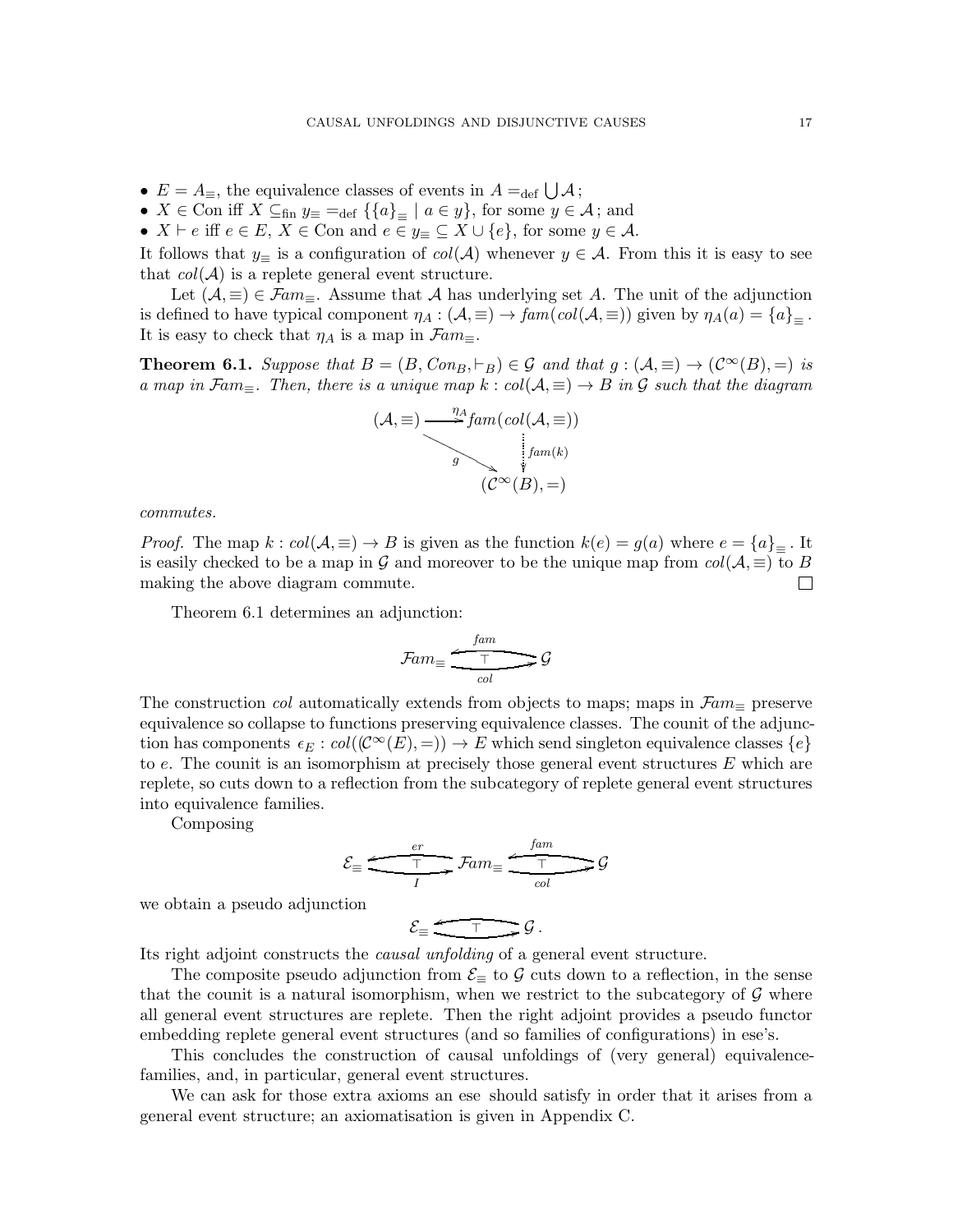### 7. Pullbacks of ese's?

A major motivation has been to develop probabilistic strategies with parallel causes. In the composition of strategies the constructions of (pseudo) pullback and hiding play a crucial role. In composing strategies, essentially by playing them off against each other—the role of (pseudo) pullbacks, it is important to hide the moves associated with this interaction. Do event structures with equivalence,  $\mathcal{E}_{\equiv}$ , support these constructions?

Ese's do support hiding. Let  $(P, \leq, \text{Con}_P, \equiv)$  be an ese. Let  $V \subseteq P$  be a  $\equiv$ -closed subset of 'visible' events. Define the projection of P on V, to be  $P\downarrow V =_{def} (V, \leq_V, \text{Con}_V, \equiv_V)$ , where  $v \leq_V v'$  iff  $v \leq v' \& v, v' \in V$  and  $X \in \text{Con}_V$  iff  $X \in \text{Con} \& X \subseteq V$  and  $v \equiv_V$  $v'$  iff  $v \equiv v' \& v, v' \in V$ .

Hiding is associated with a factorisation of partial maps. Let  $f$  be a partial map from  $(P, \leq_P, \text{Con}_P, \equiv_P)$  to  $(Q, \leq_Q, \text{Con}_Q, \equiv_Q)$ . Letting  $V =_{\text{def}} \{e \in E \mid f(e) \text{ is defined}\},\$ the map f factors into the composition

$$
P \xrightarrow{f_0} P \downarrow V \xrightarrow{f_1} Q
$$

of  $f_0$ , a partial map of ese's taking  $p \in P$  to itself if  $p \in V$  and undefined otherwise, and  $f_1$ , a total map of ese's acting like f on V. We call  $f_1$  the *defined part* of the partial map f. Because ≡-equivalent maps share the same domain of definition, ≡-equivalent maps will determine the same projection and ≡-equivalent defined parts. The factorisation is characterised to within isomorphism by the following universal characterisation: for any factorisation  $P \xrightarrow{g_0} P_1 \xrightarrow{g_1} Q$  where  $g_0$  is partial and  $g_1$  is total there is a (necessarily total) unique map  $h : P \downarrow V \rightarrow P_1$  such that we obtain the commuting diagram

$$
P \xrightarrow{f_0} P \downarrow V \xrightarrow{f_1} Q
$$
  
\n
$$
g_0 \searrow \searrow^{h} \searrow g_1
$$
  
\n
$$
P_1.
$$

By analogy with early work on prime event structures and their representation by stable families [\[Win82,](#page-24-10) [Win86\]](#page-24-8) we might hope to obtain pullbacks and pseudo pullbacks in  $\mathcal{E}_{\equiv}$  via the adjunction to  $\mathcal{F}am_{\equiv}$ . The category  $\mathcal{F}am_{\equiv}$  has pullbacks and pseudo pullbacks which are easy to construct—see Section [7.3.](#page-21-0)

But unfortunately (pseudo) pullbacks in  $\mathcal{F}am_\equiv$  don't provide us with (pseudo) pullbacks in  $\mathcal{E}_{\equiv}$  because the right adjoint is only a pseudo functor: in general it will only carry pseudo pullbacks to bipullbacks. While  $\mathcal{E}_{\equiv}$  does have bipullbacks (in which commutations and uniqueness are only up to the equivalence  $\equiv$  on maps) it doesn't always have pseudo pullbacks or pullbacks—Appendix [B.](#page-25-0) Whereas pseudo pullbacks and pullbacks are characterised up to isomorphism, bipullbacks are only characterised up to a weaker equivalence—that induced on objects by the equivalence on maps.<sup>[8](#page-17-0)</sup>

We explore subcategories of  $\mathcal{E}_{\equiv}$ , in particular w.r.t. whether they support (pseudo) pullbacks.

<span id="page-17-0"></span><sup>&</sup>lt;sup>8</sup>Objects P and Q are equivalent iff there are two maps  $f : P \to Q$ ,  $g : Q \to P$  s.t.  $gf \equiv id_P$  and  $fg \equiv \mathrm{id}_{Q}.$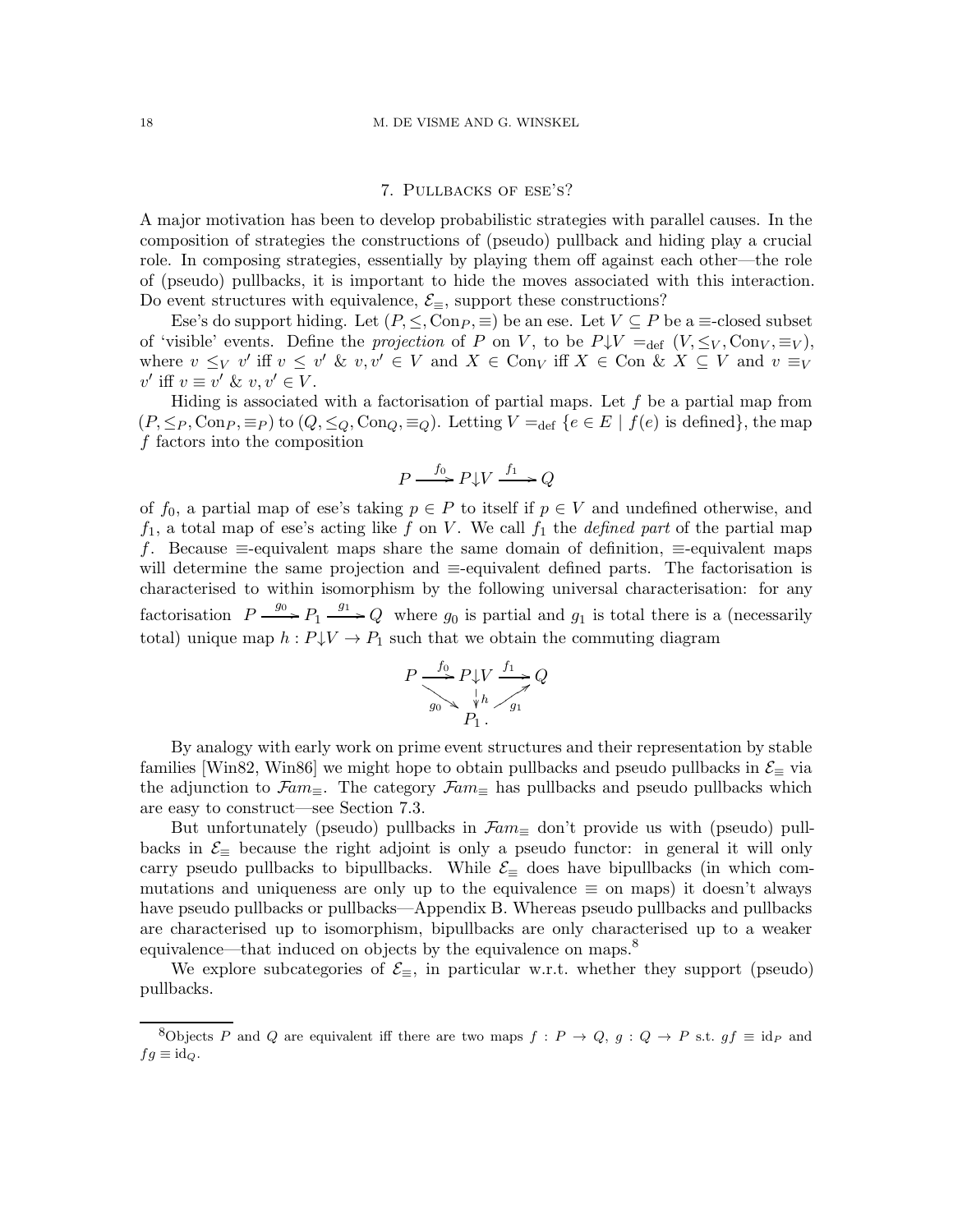7.1. Subcategories of  $\mathcal{E}_\equiv$ . Consider the following successively weaker axioms on an ese (P, Con,  $\leq$  $=$ ):

Ax0.  $\{p_1, p_2\} \in \text{Con } \& p_1 \equiv p_2 \implies p_1 = p_2$ . Ax1.  $p_1, p_2 \leq p \& p_1 \equiv p_2 \implies p_1 = p_2$ .

Ax2.  $p_1 \leq p_2 \& p_1 \equiv p_2 \implies p_1 = p_2$ .

Ax0 says that any two prime causes of disjunctive event are mutually exclusive. Ax2 we have met as a consequence of a realisation being extremal (Lemma [4.5\(](#page-10-1)i)) so it will always hold of any image under the construction  $er$ . Ax1 forbids any prime cause from depending on two distinct prime causes of a common disjunctive event; while it does not hold of all extremal realisations (see Example [4.11\)](#page-12-0) and so can fail in an image under the construction er, Ax1 enforces a form atomicity on disjunctive events: whereas several prime causes of a disjunctive event may appear in a configuration, no other event is permitted to detect and react on the occurrence of a nontrivial conjunction of prime causes of the disjunctive event.

Restricting to the full subcategories of  $\mathcal{E}_{\equiv}$  satisfying these axioms we obtain  $\mathcal{E}_{\equiv}^0$ ,  $\mathcal{E}_{\equiv}^1$  and  $\mathcal{E}^2_{\equiv}$  respectively. The factorisation of maps we met for  $\mathcal{E}_{\equiv}$  is inherited by all the subcategories as their respective axioms are preserved by the projection operation. So all the subcategories support hiding.

The full inclusion functors

$$
\mathcal{E}^0_\equiv\hookrightarrow\mathcal{E}^1_\equiv\hookrightarrow\mathcal{E}^2_\equiv\hookrightarrow\mathcal{E}_\equiv
$$

all have right adjoints so forming a chain of coreflections. Essentially the right adjoints work by restricting the structures to that part satisfying the stronger axiom. The adjunctions are enriched in the sense that the associated natural isomorphisms preserve and reflect the equivalence  $\equiv$  between maps.

For example,  $\mathcal{E}^0_{\equiv}$  is the full subcategory of  $\mathcal{E}_{\equiv}$  in which objects  $(P, \text{Con}, \leq, \equiv)$  satisfy the strongest axiom Ax0. Consequently its maps are traditional maps of event structures which preserve equivalence. The inclusion functor  $\mathcal{E}^0_\equiv\hookrightarrow\mathcal{E}_\equiv$  has a right adjoint  $r:\mathcal{E}_\equiv\to\mathcal{E}^0_\equiv$ taking  $Q = (Q, \text{Con}_Q, \leq_Q, \equiv_Q)$  to  $(Q', \text{Con}', \leq', \equiv')$  where

- Q' consists of all  $q \in Q$  s.t.  $q_1 \not\equiv_Q q_2$  for all  $q_1, q_2 \leq_Q q$ ;
- $X \in \text{Con}'$  iff  $X \subseteq Q'$  and  $X \in \text{Con}_Q$  and  $q_1 \neq_Q q_2$  for all  $q_1, q_2 \in X$ ;
- $\leq'$  and  $\equiv'$  are the restrictions of  $\leq_Q$  and  $\equiv_Q$  to  $Q'$ .

The adjunction is enriched in the sense that the isomorphism

$$
\mathcal{E}^0_{\equiv}(P,r(Q)) \cong \mathcal{E}^0_{\equiv}(P,Q)\,,
$$

natural in  $P \in \mathcal{E}^0_{\equiv}$  and  $Q \in \mathcal{E}_{\equiv}$ , preserves and reflects the equivalence  $\equiv$  between maps.

As a consequence we obtain an adjunction from  $\mathcal{E}^0_\equiv$  to  $\mathcal{G}$ . The universality of counit is only up to  $\equiv .9$  $\equiv .9$ 

The most important subcategory for us is  $\mathcal{E}^1_{\equiv}$ . Amongst the subcategories of  $\mathcal{E}_{\equiv}$  it is the smallest extension of prime event structures which supports parallel causes and hiding. Its objects are called event structures with disjunctive causes (edc's) [\[dVW17\]](#page-24-0). The right adjoint to the inclusion

$$
\mathcal{E}^1_\equiv\hookrightarrow\mathcal{E}_\equiv
$$

<span id="page-18-0"></span><sup>&</sup>lt;sup>9</sup>It was falsely claimed in [\[Win86\]](#page-24-8) that the 'inclusion' of the category of prime event structures in that of general event structures had a right adjoint. The adjunction from  $\mathcal{E}^0_\equiv$  to  $\mathcal G$  corrects that originally incorrect idea; though the repair is at the cost of uniqueness up to  $\equiv$ .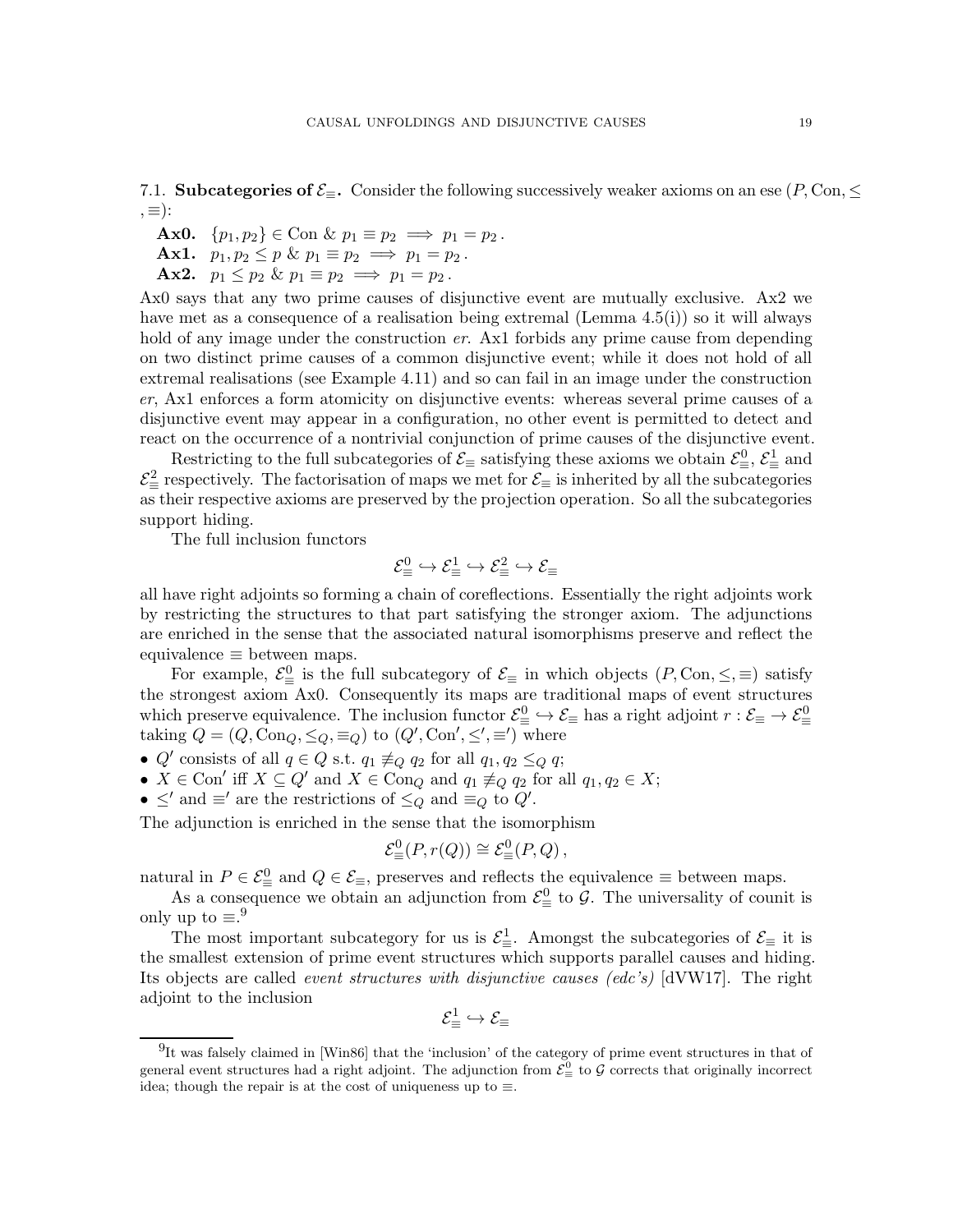on objects simply restricts them to those events which satisfy Ax1. In general, within  $\mathcal{E}_\equiv$ we lose the local injectivity property that we're used to seeing for maps of event structures. However for  $\mathcal{E}^1_{\equiv}$  we recover local injectivity w.r.t. prime configurations [p]. If  $f: P \to Q$  is a map in  $\mathcal{E}^1_{\equiv}$ , then

$$
p_1, p_2 \in [p] \& f(p_1) = f(p_2) \implies p_1 = p_2.
$$

In the composite adjunctions from  $\mathcal{E}^1_\equiv$  to  $\mathcal{F}\!am_\equiv$ , and from  $\mathcal{E}^1_\equiv$  to  $\mathcal{G}$ , the right adjoint has the effect of restricting to those extremal realisations within which Ax1 holds; recall that the prime extremal realisations of an equivalence family  $A$  correspond to the configurations of  $er(\mathcal{A})$ . Because such prime extremals are necessarily injective functions their carriers can be taken to be configurations of the equivalence family or general event structure of which they are realisations. Appendix [C.1](#page-28-0) provides an axiomatisation of those edc's which arise from general event structures.

As we shall see,  $\mathcal{E}^1_{\equiv}$  also has pullbacks and pseudo pullbacks. It is within  $\mathcal{E}^1_{\equiv}$  that we have developed probabilistic distributed strategies with parallel causes [\[dVW17,](#page-24-0) [Win16\]](#page-24-2). The coreflection from  $\mathcal{E}^0_{\equiv}$  to  $\mathcal{E}^1_{\equiv}$  is helpful in thinking about constructions like pullback and pseudo pullback in  $\mathcal{E}^1_\equiv$  as its right adjoint will preserve such limits. In the category  $\mathcal{E}^0_\equiv$ , maps coincide with the traditional maps of labelled event structures, regarding events as labelled by their equivalence classes. Constructions such as pullback are already very familiar in  $\mathcal{E}^0_{\equiv}$ . What changes in the corresponding constructions in  $\mathcal{E}^1_{\equiv}$  is the manner of dealing with consistency.

While not strictly a subcategory of  $\mathcal{E}_{\equiv}$ , we should also mention the relationship with the category  $\mathcal E$  of traditional event structures. There is an obvious 'inclusion' functor from the category of event structures  $\mathcal E$  to the category  $\mathcal E^0_{\equiv}$ ; it takes an event structure to the same event structure but with the identity equivalence adjoined. Regarding  $\mathcal{E}^0_{\equiv}$  as a category, so dropping the enrichment by equivalence relations, the 'inclusion' functor

$$
\mathcal{E} \hookrightarrow \mathcal{E}^0_\equiv
$$

has a right adjoint, *viz.* the forgetful functor which simply drops the equivalence  $\equiv$  from the ese. The adjunction is a coreflection because the inclusion functor is full. Of course it is no longer the case that the adjunction is enriched: the natural bijection of the adjunction cannot respect the equivalence on maps.

The adjunction

$$
\mathcal{E} \hookrightarrow \mathcal{E}^1_\equiv
$$

<span id="page-19-0"></span>is obtained as the composite of the adjunctions from  $\mathcal{E}$  to  $\mathcal{E}^0$  and  $\mathcal{E}^0$  to  $\mathcal{E}^1$  and is necessarily not enriched. Despite this the adjunction from  $\mathcal{E}$  to  $\mathcal{E}^1$  has been useful in relating strategies based on edc's to strategies based on event structures. Its right adjoint, the functor forgetting equivalence, preserves all limits and especially pullbacks important in composing strategies. While this does not entail that composition of strategies is preserved by the forgetful functor—because the forgetful functor does not commute with hiding, it gives us a strong relationship, between composition of strategies before and after applying the forgetful functor [\[Win16\]](#page-24-2).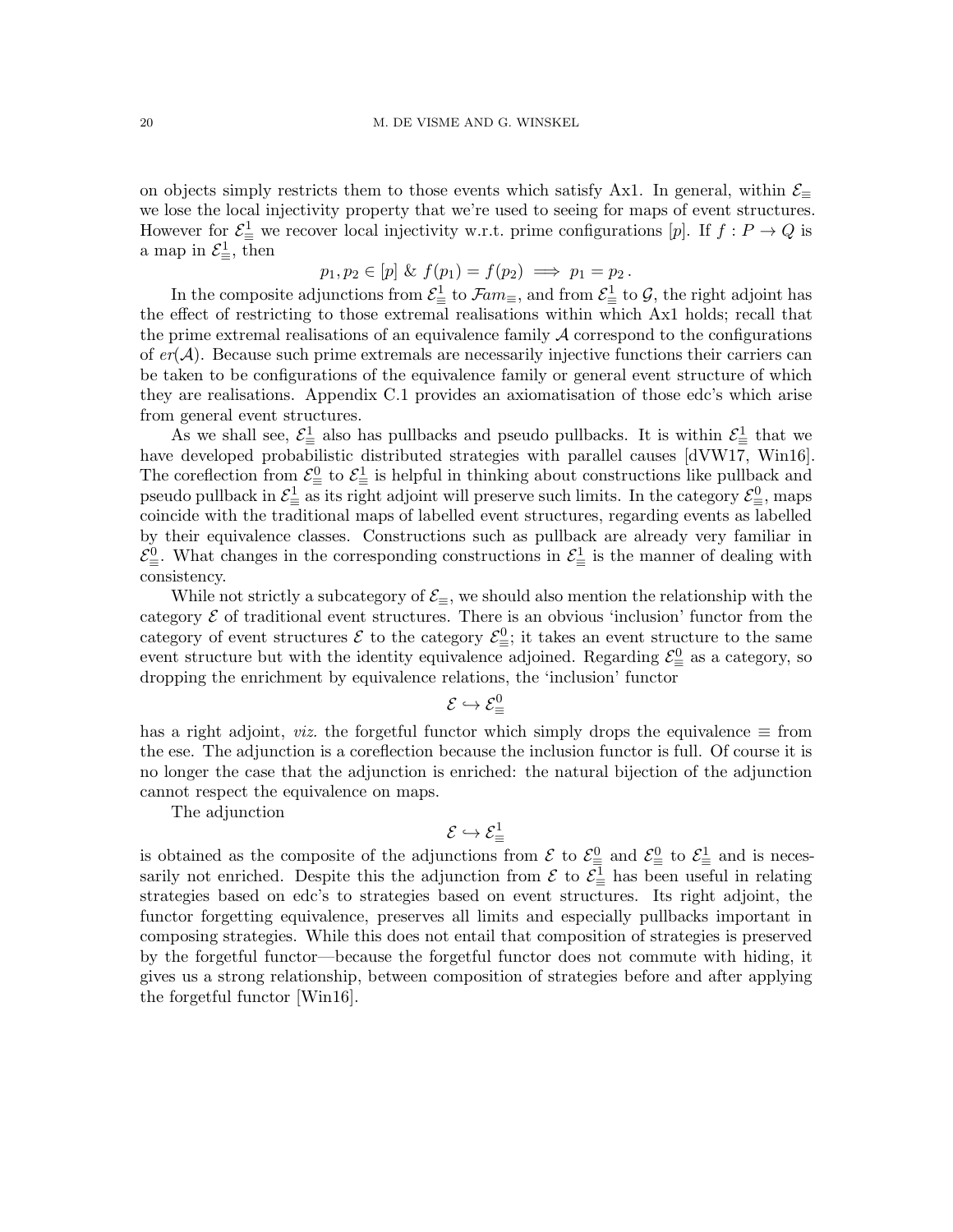7.2. Edc's and stable ef 's—a coreflection. The closeness of edc's to event structures suggests a generalisation of stable families to aid with constructions such as product, pullback and pseudo pullback in  $\mathcal{E}^{1,10}$  $\mathcal{E}^{1,10}$  $\mathcal{E}^{1,10}$ 

We are fortunate in that the complicated pseudo adjunction between ese's and ef's restricts to a much simpler adjunction, in fact a coreflection, between edc's and stable ef's now defined.

In an equivalence family  $(A, \equiv_A)$  say a configuration  $x \in A$  is unambiguous iff  $\forall a_1, a_2 \in A$ x.  $a_1 \equiv_A a_2 \implies a_1 = a_2$ . An equivalence family  $(A, \equiv_A A)$ , with underlying set of events A, is stable iff it satisfies

$$
\forall x, y, z \in \mathcal{A}. \ \ x, y \subseteq z \ \& \ z \text{ is unambiguous} \ \Rightarrow \ x \cap y \in \mathcal{A}, \text{ and}
$$

 $\forall a \in A, x \in A$ .  $a \in x \Rightarrow \exists z \in A, z$  is unambiguous  $\& a \in z \subseteq x$ .

Given the other axioms of an ef, we can deduce the seemingly stronger property

$$
\emptyset \neq X \subseteq \mathcal{A}, z \in \mathcal{A}.
$$
 ( $\forall x \in X.$   $x \subseteq z$ ) & z is unambiguous  $\implies \bigcap X \in \mathcal{A}$ 

of a stable ef A.

In effect, a stable equivalence family contains a stable subfamily of unambiguous configurations out of which all other configurations are obtainable as unions. Local to any unambiguous configuration x there is a partial order on its events  $\leq_x$ : each  $a \in x$  determines a prime configuration

$$
[a]_x =_{\text{def}} \bigcap \{ y \in \mathcal{A} \mid a \in y \subseteq x \},\
$$

the minimum set of events on which a depends within x; taking  $a \leq_x b$  iff  $[a]_x \subseteq [b]_x$  defines causal dependency between  $a, b \in \mathcal{X}$ . Write  $\mathcal{S} \mathcal{F}am_{\equiv}$  for the subcategory of stable ef's.

The configurations of an edc with its equivalence are easily seen to form a stable ef providing a full and faithful embedding of  $\mathcal{E}\mathcal{D}\mathcal{C}$  in  $\mathcal{S}\mathcal{F}am_{\equiv}$ . The embedding has a right adjoint Pr. It is built out of prime extremals but we can take advantage of the fact that in a stable ef unambiguous prime extremals have the simple form of prime configurations. From a stable ef( $A, \equiv_A$ ) we produce an edc  $Pr(A, \equiv_A) =_{def} (P, Con, \leq, \equiv)$  in which P comprises the prime configurations with

- $[a]_x \equiv [a']_{x'}$  iff  $a \equiv_A a'$ ,
- $Z \in \text{Con}$  iff  $Z \subseteq P \& \bigcup Z \in \mathcal{F}$ , and
- $p \leq p'$  iff  $p, p' \in P$  &  $p \subseteq p'$ .

The adjunction is enriched in the sense that its natural bijection preserves and reflects the equivalence on maps:

$$
\mathcal{EDC} \xrightarrow{\Pr} \mathcal{S\!F\!am_{\equiv}}
$$

Compare the definition above with that of Pr on stable families. The significant difference is in the way that consistency is defined; in the construction on a stable ef the consistency is inherited not from the stable family of unambiguous configurations but from the ambient ef  $A$  in which configurations may not be unambiguous.

A stable equivalence family A contains a stable subfamily unamb $(A)$  of unambiguous configurations out of which all other configurations are obtainable as unions. There is an

<span id="page-20-0"></span> $10$ It is hard to define the product and pullback of prime event structures directly. However the category of prime event structures is in coreflection with the category of stable families where product and pullback are easily defined; for example, the product of event structures is then obtained as the image under the right adjoint of the product of their stable families of configurations [\[Win82,](#page-24-10) [Win86\]](#page-24-8).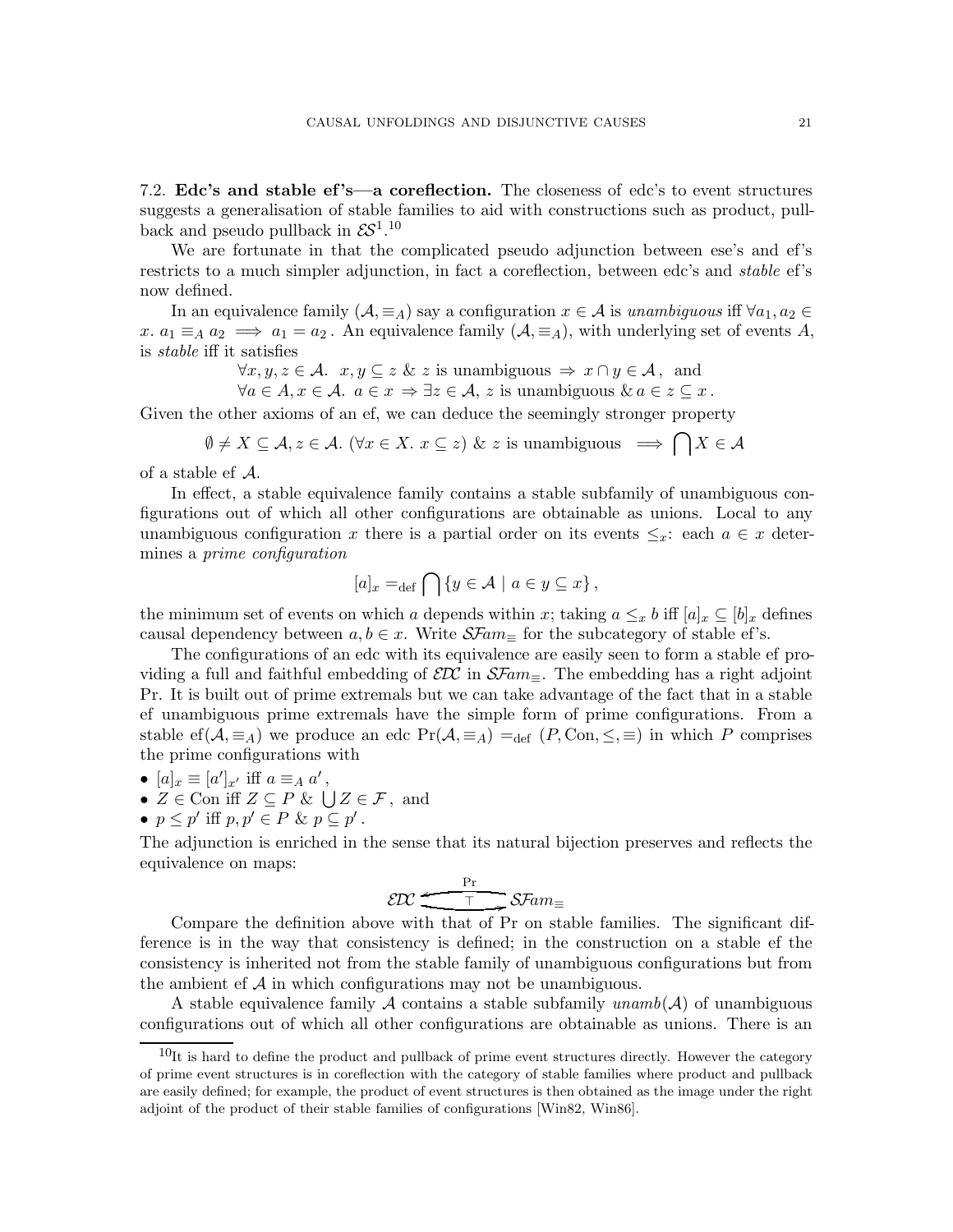obvious 'inclusion' functor from the category of stable families  $\mathcal{S}F$ am to  $\mathcal{S}F$ am $\equiv$ ; it takes a stable family A, with underlying set A, to the stable ef  $(A, id_A)$ . Its has unamb as a right adjoint:

> $\mathcal{S}Fam$   $\overline{\mathcal{I}}$   $\mathcal{S}Fam_{\equiv}$ .  $\leftarrow$   $\frac{unamb}{\top}$

As the 'inclusion' functor from  $\mathcal{S}Fam$  to  $\mathcal{S}Fam$  is full the adjunction is a coreflection. The adjunction is not enriched in the sense that its natural bijection ignores the equivalence on maps present in  $\mathcal{S}Fam=$ . As right adjoints preserve limits, the stable family of unambiguous configurations of the product, or pullback, of stable ef's is the product, respectively pullback, in stable families of the unambiguous configurations of the components.

We can now obtain a (pseudo) pullback in edc's by first forming the (pseudo) pullback of the stable ef's obtained as their configurations and then taking its image under the right adjoint Pr.

<span id="page-21-0"></span>7.3. Constructions. We make use of the constructions of product, pullback and pseudo pullback of ef's; just as with prime event structures we cannot expect such constructions to be easily achieved directly on ese's. The constructions of product and pullback of ef's will reduce to product and pullback on families of configurations when we take the equivalences  $\equiv$  to be the identity relation. On stable families they reduce to the product and pullback of stable families [\[Win82,](#page-24-10) [Win86\]](#page-24-8).

The product of ef's is given as follows. Let A and B be ef's with underlying sets A and B. Their product will have underlying set  $A \times_{\ast} B$ , the product of A and B in sets with partial functions with projections  $\pi_1$  to A and  $\pi_2$  to B. We take  $c \equiv c'$  in  $A \times_{*} B$ iff  $\pi_1 c \equiv \pi_1 c'$ , or both are undefined, and  $\pi_2 c \equiv \pi_2 c'$ , or both are undefined. Define the configurations of the product by:  $x \in \mathcal{A} \times \mathcal{B}$  iff

- $x \subseteq A \times B$  such that
- $\pi_1 x \in \mathcal{A}$  &  $\pi_2 x \in \mathcal{B}$ ,
- $\forall c, c' \in \mathcal{x}$ .  $\pi_1(c) \equiv_A \pi_1(c')$  or  $\pi_2(c) \equiv_B \pi_2(c') \implies c \equiv c'$  and
- $\forall c \in x \exists c_1, \dots, c_n \in x.$   $c_n = c \&$

 $\forall i \leq n$ .  $\pi_1\{c_1, \cdots, c_i\} \in \mathcal{A}$  &  $\pi_2\{c_1, \cdots, c_i\} \in \mathcal{B}$ .

We obtain the product in stable ef's by restricting to those configurations of the product of the stable ef's which are unions of unambiguous configurations. Notice that unambiguous configurations of the product of stable ef's are exactly the configurations in the product in stable families of the subfamilies of unambiguous configurations.

Restriction w.r.t. sets of events which are closed under ≡ and synchronised compositions are defined analogously to before. In particular we obtain pullbacks and bipullbacks as restrictions of the product.

Pullbacks exist in general but we concentrate on pullbacks of total maps. Let  $f : A \to C$ and  $g : \mathcal{B} \to \mathcal{C}$  be total maps of ef's. Assume A and B have underlying sets A and B. Define  $D =_{def} \{(a, b) \in A \times B \mid f(a) = g(b)\}\$  with projections  $\pi_1$  and  $\pi_2$  to the left and right components. On D, take  $d \equiv_D d'$  iff  $\pi_1(d) \equiv_A \pi_1(d')$  and  $\pi_2(d) \equiv_B \pi_2(d')$ . Define a family of configurations of the *pullback* to consist of  $x \in \mathcal{D}$  iff

- $x \subseteq D$  such that
- $\pi_1 x \in \mathcal{A}$  &  $\pi_2 x \in \mathcal{B}$ , and
- $\forall d \in x \exists d_1, \cdots, d_n \in x. d_n = d \&$  $\forall i \leq n, \pi_1\{d_1, \cdots, d_i\} \in \mathcal{A} \& \pi_2\{d_1, \cdots, d_i\} \in \mathcal{B}.$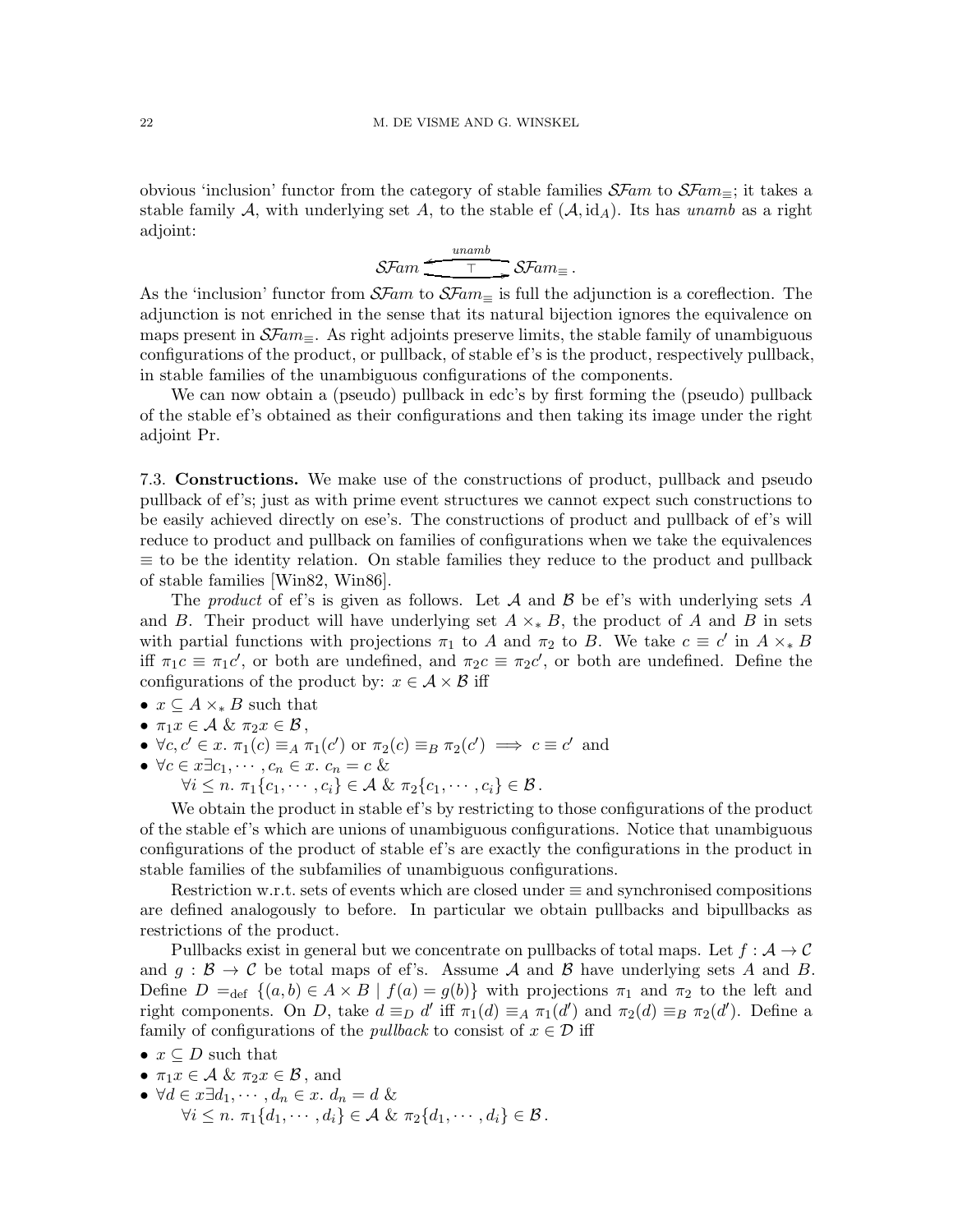The pullback in stable ef's is again obtained by restricting to those configurations which are unions of unambiguous configurations. The unambiguous configurations in the pullback of stable ef's are obtained as the pullback in stable families of the subfamilies of unambiguous configurations.

Given that maps are related by an equivalence relation it is sensible to broaden our constructions to pseudo pullbacks—the universal characterisation of pseudo pullback follows the concrete construction.

Pseudo pullbacks of total maps  $f : A \to C$  and  $g : B \to C$  of ef's are obtained in a similar way to pullbacks. Assume  $A$  and  $B$  have underlying sets  $A$  and  $B$ . Define  $D =_{def}$   $\{(a, b) \in A \times B \mid f(a) \equiv_C g(b)\}\$  with projections  $\pi_1$  and  $\pi_2$  to the left and right components. On D, take  $d \equiv_D d'$  iff  $\pi_1(d) \equiv_A \pi_1(d')$  and  $\pi_2(d) \equiv_B \pi_2(d')$ . Define a family of configurations of the *pseudo pullback* to consist of  $x \in \mathcal{D}$  iff

- $x \subseteq D$  such that
- $\pi_1 x \in \mathcal{A}$  &  $\pi_2 x \in \mathcal{B}$ , and
- $\forall d \in x \exists d_1, \cdots, d_n \in x. d_n = d \&$

 $\forall i \leq n$ .  $\pi_1\{d_1, \cdots, d_i\} \in \mathcal{A}$  &  $\pi_2\{d_1, \cdots, d_i\} \in \mathcal{B}$ .

When  $\mathcal A$  and  $\mathcal B$  are stable ef's we obtain their pseudo pullback by restricting to those configurations obtained as the union of unambiguous configurations.

Recall the universal property of a pseudo pullback of  $f : A \to C$  and  $g : B \to C$  (in this simple case). A pseudo pullback comprises two maps  $\pi_1 : \mathcal{D} \to \mathcal{A}$  and  $\pi_2 : \mathcal{D} \to \mathcal{B}$ such that  $f\pi_1 \equiv g\pi_2$  with the universal property that given any two maps  $p_1 : \mathcal{D}' \to \mathcal{A}$  and  $p_2 : \mathcal{D}' \to \mathcal{B}$  such that  $fp_1 \equiv gp_2$  there is a unique map  $h : \mathcal{D}' \to \mathcal{D}$  such that  $p_1 = \pi_1 h$  and  $p_2 = \pi_2 h$ :



Pseudo pullbacks are defined up to isomorphism. Pseudo pullbacks coincide with pullbacks when the maps involved have an event structure as their common codomain.

Fortunately we do have both pullbacks and pseudo pullbacks in the subcategory  $\mathcal{E}^1_{\equiv}$ . The constructions of pullbacks and pseudo pullbacks in  $\mathcal{E}^1_{\equiv}$  can by-pass the complicated er construction and be done via the corresponding constructions in  $\mathcal{S} \mathcal{F}am_{\equiv}$  in the manner familiar from event structures and stable families. This is because we have an adjunction from  $\mathcal{E}^1_{\equiv}$  to  $\mathcal{S}$ Fam<sub> $\equiv$ </sub> and moreover an adjunction which is enriched with respect the equivalence on homsets. So, for example, to form the (pseudo) pullback of ese's in  $\mathcal{E}^1_{\equiv}$  we regard their configurations as stable ef's, form the (pseudo) pullback in  $\mathcal{S} \mathcal{F}am_{\equiv}$  and take the image under the right adjoint Pr. Each stable ef includes a subfamily of unambiguous configurations and it is fortunate indeed that  $e.g.$  the subfamily of unambiguous configurations of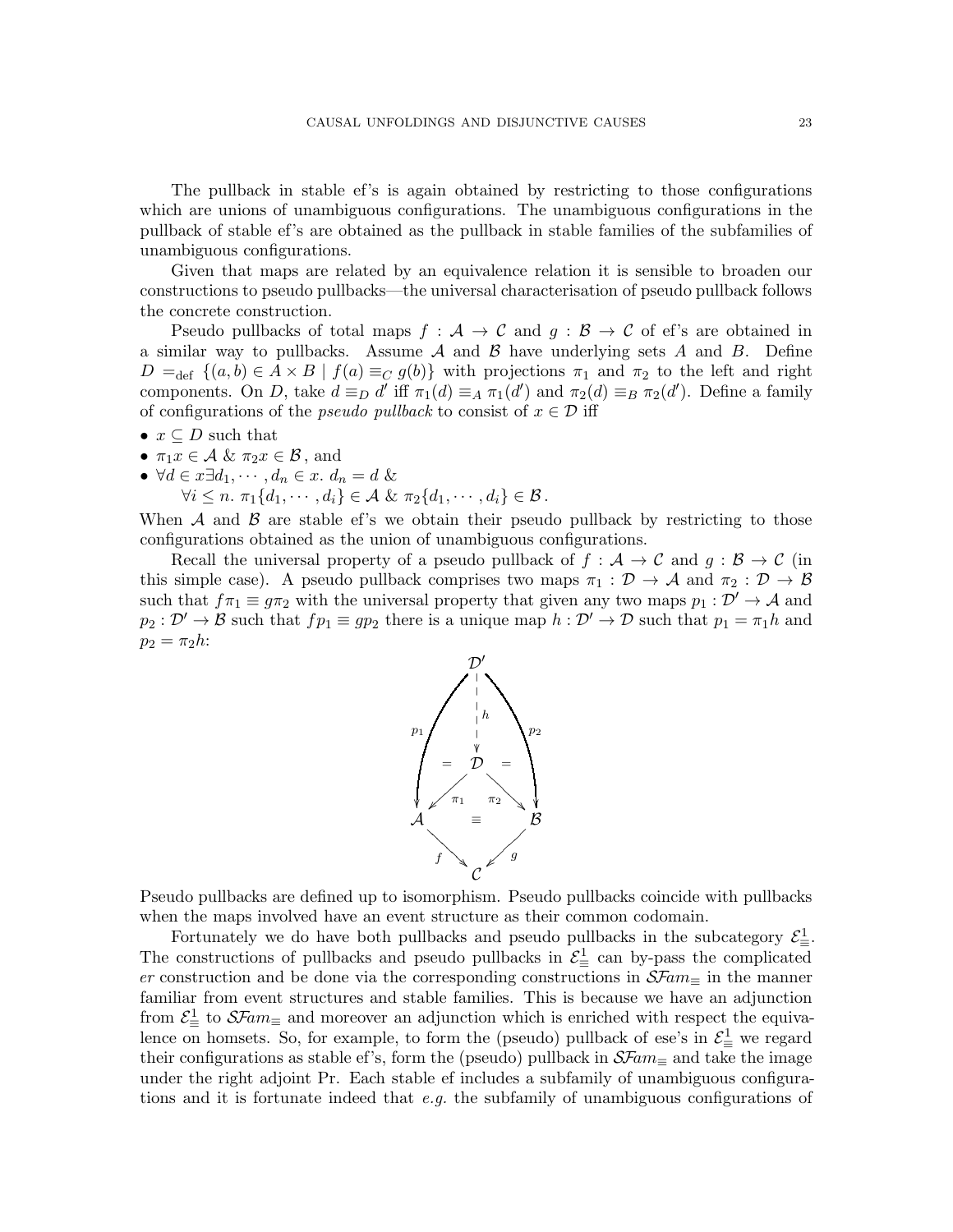the pullback of stable ef's  $f : A \to C$  and  $g : B \to C$  is got as the pullback in stable families of f and g between the subfamilies of unambiguous configurations.

# 8. Conclusion

This completes our exploration of extensions of event structures to support disjunctive and especially parallel causes. We summarise the models and adjunctions we have met in a figure.



The adjunctions of the figure bridge between the two "classical" models of prime event structures  $\mathcal E$  and general event structures  $\mathcal G$ ; the former appropriate when each event has a unique cause, the latter permitting causes in parallel. The other "classical" model of stable families  $S\mathcal{F}am$  supports exclusive disjunctive causes; an event may be enabled in several, though incompatible, ways. Equivalence families  $\mathcal{F}am_\equiv$  and its subcategories provide us with constructions of product and (pseudo) pullback. All the categories to the left of the figure, subcategories of ese's  $\mathcal{E}_{\equiv}$ , have the partial-total factorisation property used to support an operation of hiding. The category  $\mathcal{E}^1_{\equiv}$  of edc's distinguishes itself in also having pullbacks and pseudo pullbacks. It thus answered the original motivation for our search, to find a model in which to develop strategies with parallel causes. The category  $\mathcal{E}^1_{\equiv}$  supports hiding and probability, has pullbacks, pseudo pullbacks and through this leads to a robust definition of probabilistic strategies with parallel causes [\[dVW17,](#page-24-0) [Win16\]](#page-24-2). The tools described here have been essential in carrying out that programme. While parallel causes are ubiquitous, their more formal treatment has been rather sparse. The techniques of this paper should be relevant wherever causal models allowing parallel causes are in use.

Acknowledgments Thanks to the anonymous referees. Thanks to Simon Castellan, Pierre Clairambault, Ioana Cristescu, Mai Gehrke, Jonathan Hayman, Tamas Kispeter, Jean Krivine, Martin Hyland and Daniele Varacca for discussions, advice and encouragement; to ENS Paris for supporting Marc de Visme's internship; and to the ERC for Advanced Grant EC-SYM.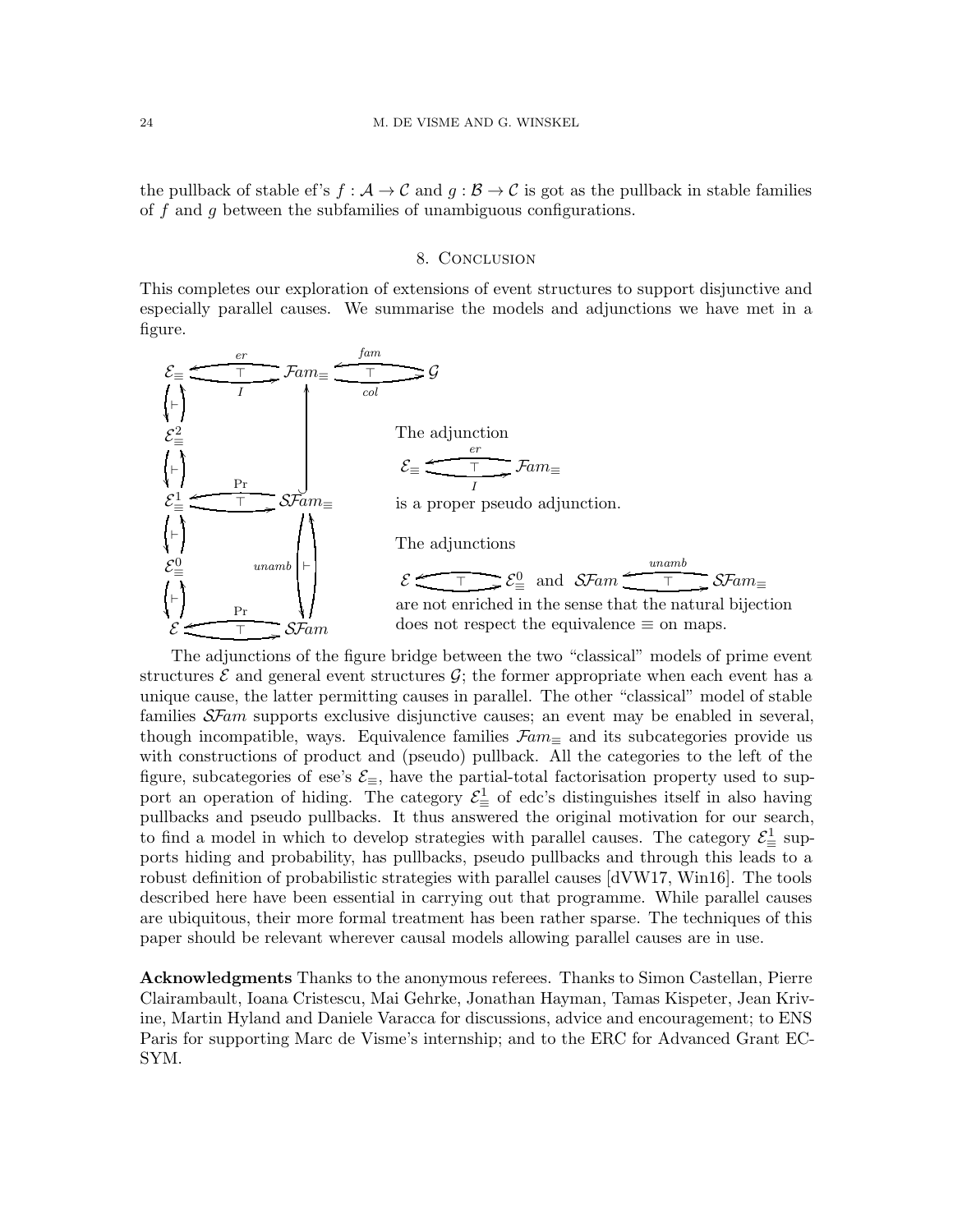### **REFERENCES**

- <span id="page-24-1"></span>[CCW17] Simon Castellan, Pierre Clairambault, and Glynn Winskel. Observably deterministic concurrent strategies and intensional full abstraction for parallel-or. In *FSCD 2017*, volume 84 of *LIPIcs*, pages 12:1-12:16. Schloss Dagstuhl - Leibniz-Zentrum für Informatik, 2017.
- <span id="page-24-5"></span>[CKV15] Ioana Cristescu, Jean Krivine, and Daniele Varacca. Rigid families for CCS and the pi-Calculus. In *International Colloquium on Theoretical Aspects of Computing ICTAC, 12th ed. Cali, Colombia*, 2015.
- <span id="page-24-4"></span>[Cri15] Ioana Cristescu. *Operational and denotational semantics for the reversible pi-calculus*. PhD thesis, PPS, Université Paris Diderot, 2015.
- <span id="page-24-6"></span>[DFF<sup>+</sup>12] Vincent Danos, Jerome Feret, Walter Fontana, Russell Harmer, Jonathan Hayman, Jean Krivine, Chris Thompson-Walsh, and Glynn Winskel. Graphs, Rewriting and Pathway Reconstruction for Rule-Based Models. In *FSTTCS 2012*, volume 18 of *LIPIcs*, pages 276–288. Schloss Dagstuhl– Leibniz-Zentrum fuer Informatik, 2012.
- <span id="page-24-13"></span>[dV15] Marc de Visme. Cambridge internship report, ENS Paris. Available from Glynn Winskel's homepage http://www.cl.cam.ac.uk/∼gw104/mdv-report.pdf, 2015.
- <span id="page-24-0"></span>[dVW17] Marc de Visme and Glynn Winskel. Strategies with parallel causes. In *CSL 2017*, volume 82 of *LIPIcs*. Schloss Dagstuhl–Leibniz-Zentrum fuer Informatik, 2017.
- <span id="page-24-14"></span>[Kel82] G. M. Kelly. *Basic concepts of enriched category theory*. LNM 64. CUP, 1982.
- <span id="page-24-15"></span>[KP14] Y. Kinoshita and J. Power. Category theoretic structure of setoids. *TCS*, 546, 2014.
- <span id="page-24-9"></span>[NPW81] Mogens Nielsen, Gordon Plotkin, and Glynn Winskel. Petri nets, event structures and domains. *TCS*, 13:85–108, 1981.
- <span id="page-24-11"></span>[Pea13] Judea Pearl. *Causality*. CUP, 2013.
- <span id="page-24-16"></span>[Pow98] John Power. 2-categories. *BRICS Notes Series NS-98-7*, 1998.
- <span id="page-24-7"></span>[Win80] Glynn Winskel. *Events in computation*. Edinburgh University, 1980. PhD thesis, Edinburgh.
- <span id="page-24-10"></span>[Win82] Glynn Winskel. Event structure semantics for CCS and related languages. In *ICALP 9*, volume 140 of *LNCS*. Full version available as University of Aarhus, CS Technical Report 1983, and from http://www.cl.cam.ac.uk/∼gw104/eventStructures82.pdf, 1982.
- <span id="page-24-8"></span>[Win86] Glynn Winskel. Event structures. In *Advances in Petri Nets*, LNCS 255, 1986.
- <span id="page-24-2"></span>[Win16] Glynn Winskel. *ECSYM Notes: Event Structures, Stable Families and Concurrent Games*. http://www.cl.cam.ac.uk/∼gw104/ecsym-notes.pdf, 2016.
- <span id="page-24-12"></span><span id="page-24-3"></span>[WN95] Glynn Winskel and Mogens Nielsen. Models for concurrency. In Samson Abramsky and Dov Gabbay, editors, *Semantics and Logics of Computation*. OUP, 1995.

### Appendix A. Equiv-enriched categories

Here we explain in more detail what we mean when we say "enriched in the category of sets with equivalence relations" and employ terms such as "enriched adjunction," "pseudo adjunction" and "pseudo pullback." The classic text on enriched categories is [\[Kel82\]](#page-24-14), but for this paper the articles [\[KP14\]](#page-24-15) and [\[Pow98\]](#page-24-16) provide short, accessible introductions to the notions we use from Equiv-enriched categories and 2-categories, respectively.

Equiv is the category of *equivalence relations*. Its objects are  $(A, \equiv_A)$  comprising a set A and an equivalence relation  $\equiv_A$  on it. Its maps  $f : (A, \equiv_A) \to (B, \equiv_B)$  are total functions  $f: A \rightarrow B$  which preserve equivalence.

We shall use some basic notions from enriched category theory [\[Kel82\]](#page-24-14). We shall be concerned with categories enriched in Equiv, called Equiv-enriched categories, in which the homsets possess the structure of equivalence relations, respected by composition [\[KP14\]](#page-24-15). This is the sense in which we say categories are enriched in (the category of) equivalence relations. We similarly borrow the concept of an Equiv-enriched functor between Equivenriched categories for a functor which preserves equivalence in acting on homsets. An Equiv-enriched adjunction is a usual adjunction in which the natural bijection of the adjunction preserves and reflects equivalence.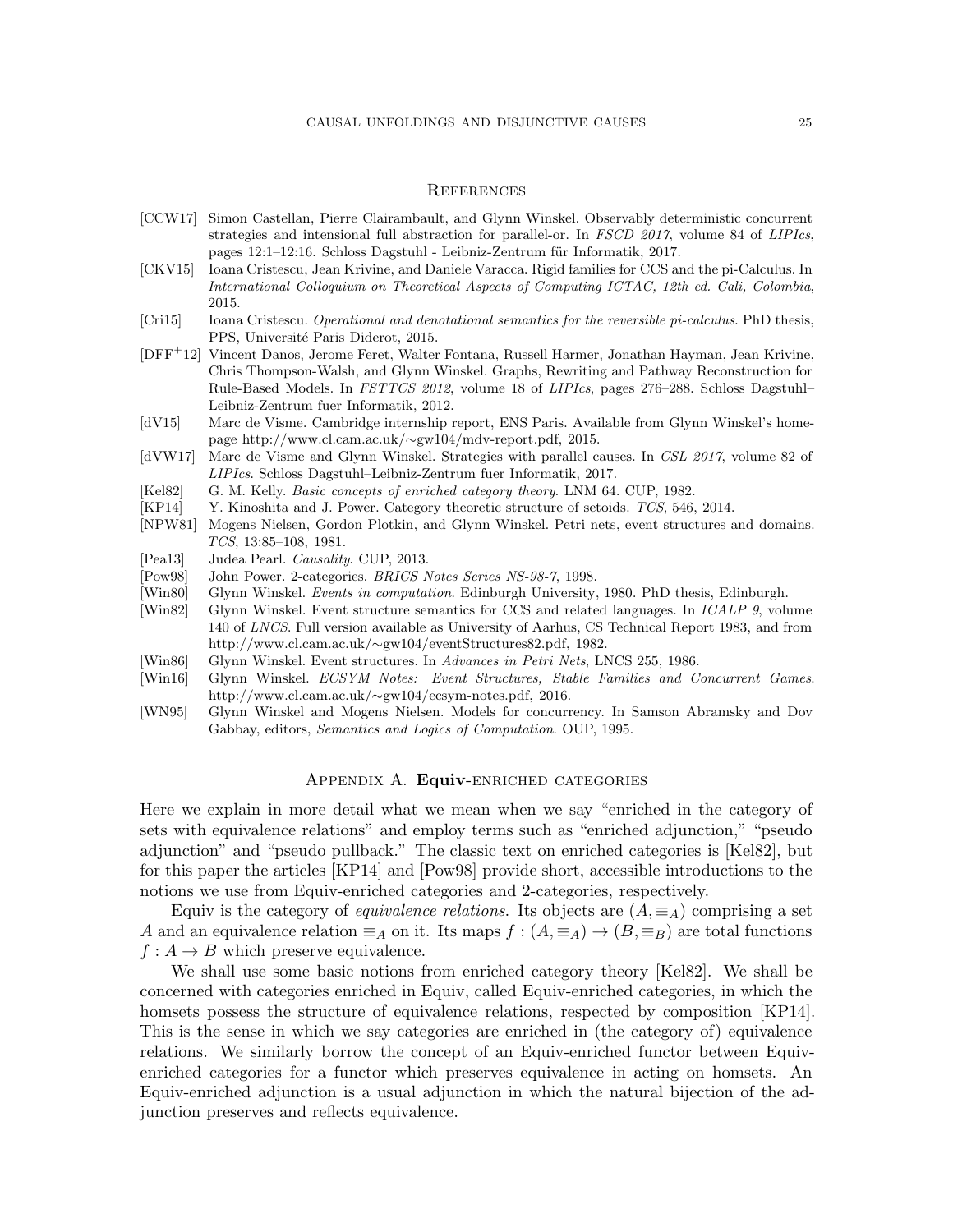Because an object in Equiv can be regarded as a (very simple) category, we can regard Equiv-enriched categories as (very simple) 2-categories to which notions from 2-categories apply [\[Pow98\]](#page-24-16).

A pseudo functor between Equiv-enriched categories is like a functor but the usual laws only need hold up to equivalence. A *pseudo adjunction* (or biadjunction) between 2-categories permits a weakening of the usual natural isomorphism between homsets, now also categories, to a natural equivalence of categories. In the special case of a pseudo adjunction between Equiv-enriched categories the equivalence of homset categories amounts to a pair of ≡-preserving functions whose compositions are ≡-equivalent to the identity function. With traditional adjunctions, by specifying the action of one adjoint solely on objects, we determine it as a functor; with pseudo adjunctions we can only determine it as a pseudo functor—in general a pseudo adjunction relates two pseudo functors. Pseudo adjunctions compose in the expected way. An Equiv-enriched adjunction is a special case of a 2-adjunction between 2-categories and a very special case of pseudo adjunction. In Section [6](#page-15-1) we compose an Equiv-enriched adjunction with a pseudo adjunction to obtain a new pseudo adjunction.

Similarly we can specialise the notions pseudo pullbacks and bipullbacks from 2-categories to Equiv-enriched categories which is highly relevant to the companion paper [\[dVW17\]](#page-24-0) in which we use pullbacks and pseudo pullbacks to compose strategies with parallel causes. Let  $f: A \to C$  and  $g: B \to C$  be two maps in an Equiv-enriched category. A pseudo pullback of f and g is an object D and maps  $p: D \to A$  and  $q: D \to B$  such that  $f \circ p \equiv g \circ q$  which satisfy the further property that for any D' and maps  $p': D' \to A$  and  $q': D' \to B$  such that  $f \circ p' \equiv g \circ q'$ , there is a unique map  $h: D' \to D$  such that  $p' = p \circ h$  and  $q' = q \circ h$ ; note the insistence on the last two equalities, rather than just equivalences. There is an obvious weakening of pseudo pullbacks to the situation in which the uniqueness is replaced by uniqueness up to  $\equiv$  and the equalities by  $\equiv$ —these are simple special cases of bilimits called bipullbacks.

<span id="page-25-0"></span>Right adjoints in a 2-adjunction preserve pseudo pullbacks whereas right adjoints in a pseudo adjunction are only assured to preserve bipullbacks.

# Appendix B. On (pseudo) pullbacks of ese's

We show that the enriched category of ese's  $\mathcal{E}_{\equiv}$  does not always have pullbacks and pseudo pullbacks of maps  $f : A \to C$  and  $g : B \to C$ , the reason why we use the subcategory  $\mathcal{E}D\mathcal{C}$ , which does, as a foundation on which to develop strategies with parallel causes. It suffices to exhibit the lack of pullbacks when  $C$  is an (ese of an) event structure as then pullbacks and pseudo pullbacks coincide. Take A, B, C as below, with the obvious maps  $f : A \rightarrow C$ and  $g : B \to C$  (given by the lettering). In fact, A and B are edc's.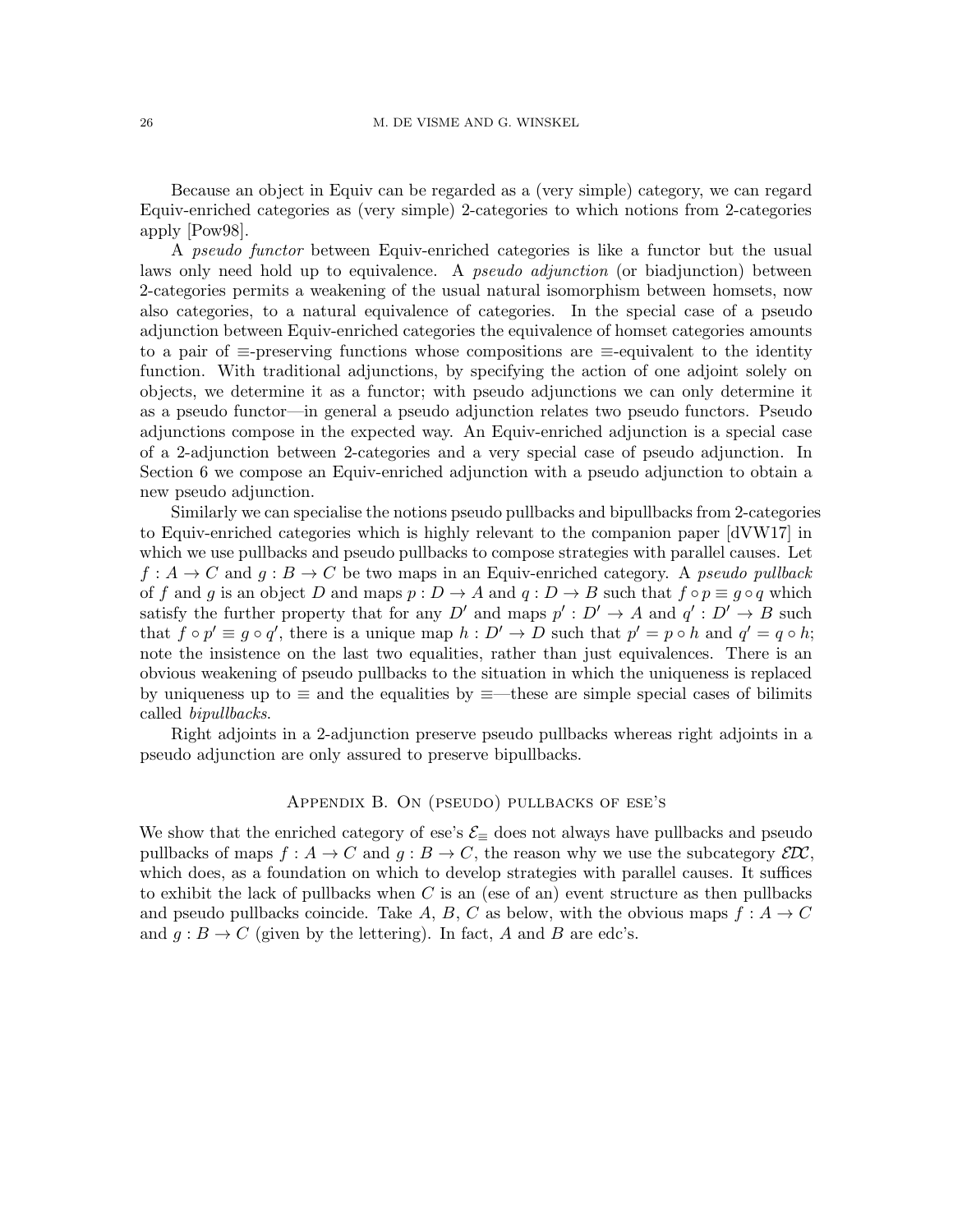

The pullback in edc's  $\mathcal{E}\mathcal{D}\mathcal{C}$  does exist and is given by P with the obvious projection maps. However this is not a pullback in  $\mathcal{E}_{\equiv}$ . Consider the ese D with the obvious total maps to A and B; they form a commuting square with f and g. This cannot factor through P: event b2 has to be mapped to b2 in P, but then al cannot be mapped to al (it wouldn't yield a map) nor to  $a2$  (it would violate commutation required of a pullback).



There is a bipullback  $bP$  got by applying the pseudo functor  $er$  to the pullback in ef's. But this is not a pullback because in the ese  $E$  the required mediating map is not unique in that al can go to either al or al'. In fact, there is no pullback of f and g. To show this we use the additional ese F.

Suppose Q with projection maps to A and B were a pullback of f and g in  $\mathcal{E}_{\equiv}$ . Consider the three ese's D, E and F with their obvious maps to  $A$  and  $B$ ; in each case they form a commuting square with f and g. There are three unique maps  $h_D : D \to Q$ ,  $h_E : E \to Q$ , and  $h_F : F \to Q$  such that the corresponding pullback diagrams commute. We remark that there are also obvious maps  $k_D : E \to D$  and  $k_F : E \to F$  (given by the lettering) which commute with the maps to the components  $A$  and  $B$ . By uniqueness, we have  $h_D \circ k_D = h_E = h_F \circ k_F$ , so we have  $h_D(a1) = h_F(a1)$ . From the definition of the maps, the event  $h_D(a1) = h_F(a1)$  has at most one  $\leq$ -predecessor in Q which is sent to b in C (as D only has one). Because of the projection to  $B$ , it has at least one (as B has one). So the event  $h_D(a1) = h_F(a1)$  has exactly one predecessor which is sent to b. From the definition of maps, this event is  $h_D(b2)$  which equals  $h_F(b1)$ . But  $h_D(b2)$  cannot equal  $h_F(b1)$ as they go to two different events of  $A$  —a contradiction.

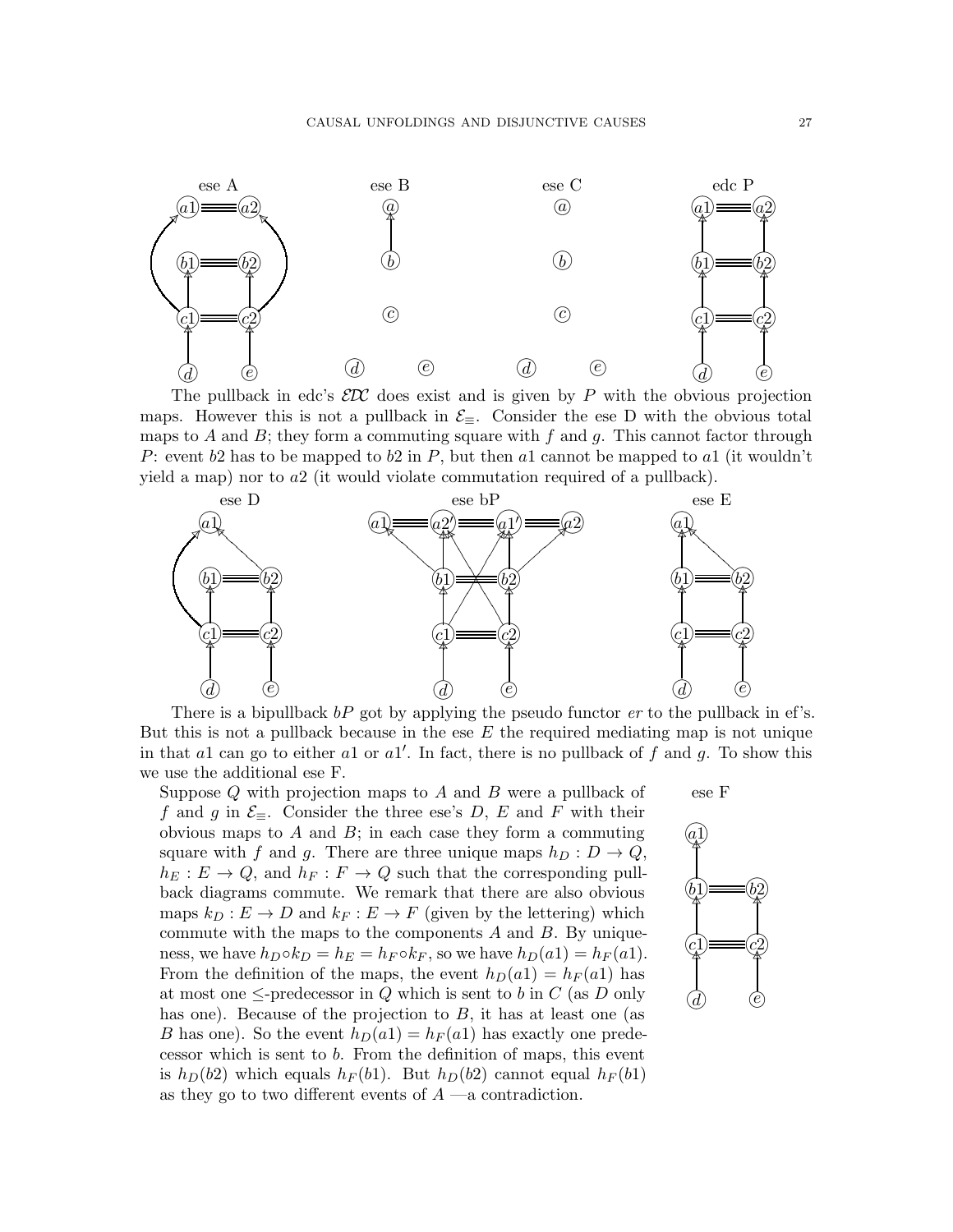Hence there can be no pullback of f and g in  $\mathcal{E}_{\equiv}$ . (By adding intermediary events, we would encounter essentially the same example in the composition, before hiding, of strategies if they were to be developed within the broader category of ese's.)

Appendix C. General event structures as ese's

<span id="page-27-0"></span>The pseudo adjunction

$$
\mathcal{E}_{\equiv} \xrightarrow{\tau} \mathcal{G}.
$$

cuts down to a reflection, in which the counit is a natural isomorphism, when we restrict to the subcategory of  $\mathcal G$  where all general event structures are replete. The right adjoint provides a full and faithful embedding of replete general event structures (and so families of configurations) in ese's.

We can ask on what subcategory of  $\mathcal{E}_{\equiv}$  the pseudo adjunction further cuts down to a pseudo equivalence with the category of replete general event structures. We do this by characterising those ese's which are obtained to within isomorphism as images of replete general event structures under the right adjoint, or equivalently as images of families of configurations.

The characterising axioms on an ese  $(P, \leq, \text{Con}, \equiv)$  are:

- (A) For  $X$  a finite down-closed subset of  $P$ ,
- $X \equiv y \& y \in \mathcal{C}(P) \implies X \in \mathcal{C}(P);$
- (B) For  $p, q \in P$ ,  $[p] = [q] \& p \equiv q \implies p = q$ ;
- (C) For X a down-closed subset of P and  $p \equiv q$ ,
- $X \subseteq [p] \& [q]_{\equiv} \subseteq X_{\equiv} \implies X = [p);$ (D) For  $x \in \mathcal{C}(P)$  and  $t \in P$ ,

 $x \cup [t] \in \mathcal{C}(P) \& (x \cup [t])_{\equiv} = x_{\equiv} \cup \{\{t\}_{\equiv}\} \implies \exists p \in P. \ p \equiv t \& x \cup \{p\} \in \mathcal{C}(P)$ .

In writing the axioms we have used expressions such as  $X \equiv Y$ , for subsets X and Y of P, to mean for any  $p \in X$  there is  $q \in Y$  with  $p \equiv q$  and vice versa; and  $X_{\equiv}$  to stand for the set of  $\equiv$ -equivalence classes  $\{p\}_{\equiv}$  |  $p \in X\}$ ; so  $X \equiv Y$  iff  $X_{\equiv} = Y_{\equiv}$ .

Axiom (D) may be replaced by

(D') For  $x, y \in \mathcal{C}(P)$  and  $t \in P$ ,

$$
x \stackrel{t}{\longrightarrow} \& x \equiv y \implies \exists p \in P. \ p \equiv t \& x \cup \{p\} \in \mathcal{C}(P).
$$

Assume (D) and, for  $x, y \in \mathcal{C}(P)$ , that  $x \stackrel{t}{\text{---}} C$  and  $x \equiv y$ . Then, by (A),  $y \cup [t] \in \mathcal{C}(P)$  as  $y \cup [t] \equiv x \cup \{t\}$ , clearly consistent; whence  $y \cup \{p\} \in \mathcal{C}(P)$  for some p by (D). Conversely, assuming (D') and  $x \cup [t] \in \mathcal{C}(P)$  and  $(x \cup [t])_{\equiv} = x_{\equiv} \cup \{\{t\}_{\equiv}\}\)$ , in the case where  $t \notin x$  we obtain  $x \cup [t] \stackrel{t}{\text{---}} \subset$  and  $x \cup [t] \equiv x$ ; whence  $x \cup \{p\} \in \mathcal{C}(P)$  for some p by (D'). This shows (D) follows from (D') in the case when  $t \notin x$ ; in the case when  $t \in x$ , axiom (D) is obvious.

<span id="page-27-1"></span>**Theorem C.1.** Let  $P \in \mathcal{E}_{\equiv}$ . Then,  $P \cong er(\mathcal{A})$  for some equivalence family  $\mathcal{A}$  iff  $P$  satisfies axioms  $(A)$ ,  $(B)$ ,  $(C)$  and  $(D)$ .

*Proof.* We show axioms (A), (B), (C), (D) hold of any ese  $P = er(\mathcal{A})$ , constructed from a family of configurations  $\mathcal A$ . We obtain P satisfies axiom  $(A)$  from the way the consistency of  $er(\mathcal{A})$  is defined: if  $X \equiv y$ , with y a configuration, X inherits consistency from y ensuring that X, assumed down-closed, is a configuration. If  $[p] = [q]$  and  $p \equiv q$ , then p and q correspond to the same extremal realisation with top, so are equal—ensuring (B) holds of P. We obtain (C) via Lemma [4.6\(](#page-10-2)i), as [p] corresponds to an extremal with top p. Given the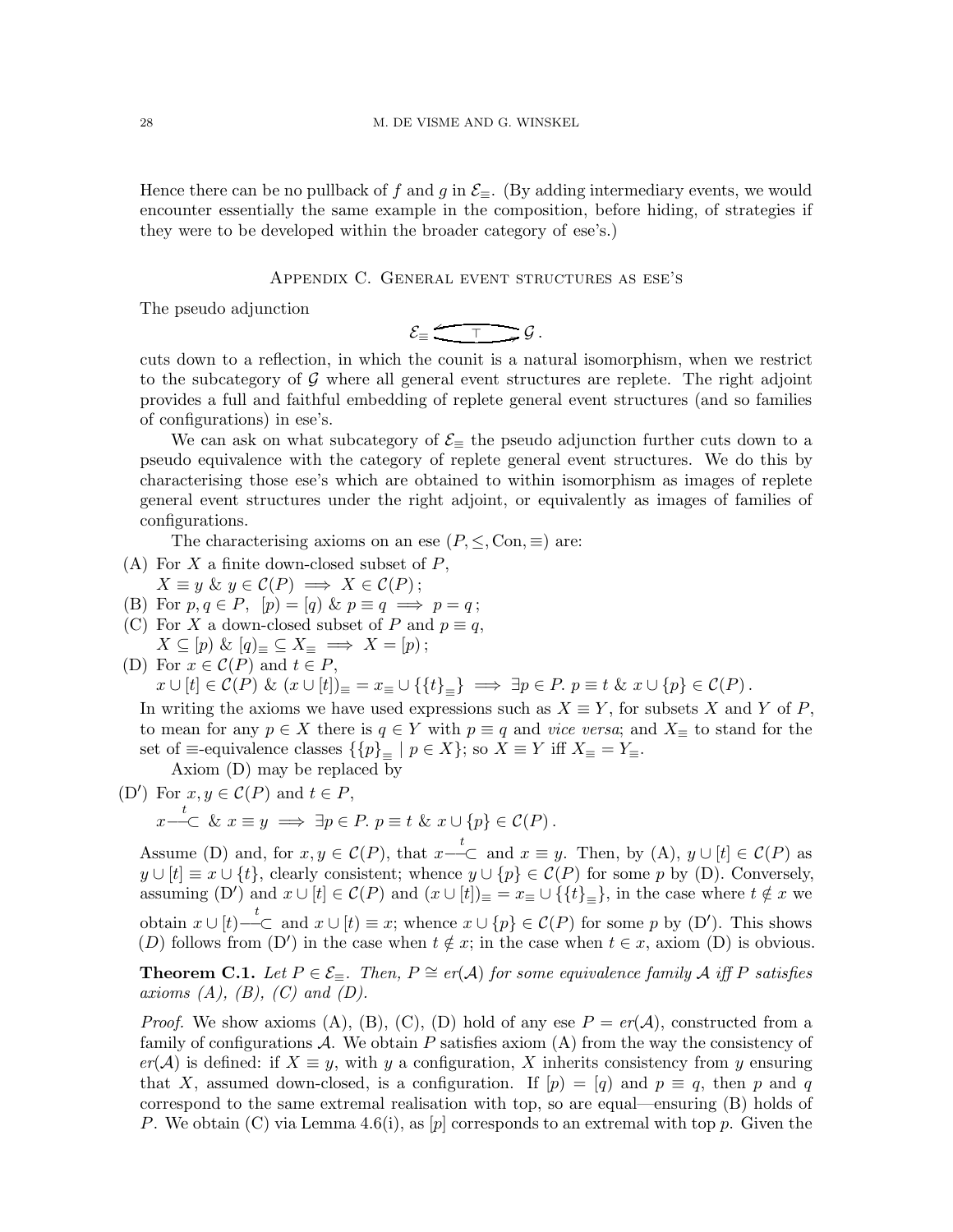correspondence between configurations of  $P$  and extremal realisations, axiom  $(D)$  expresses an obvious extension property of extremal realisations.

Conversely, we now show that if an ese  $P = (P, \text{Con}, \leq, \equiv)$  satisfies (A), (B), (C), (D) then there is an isomorphism

$$
\eta_P: P \cong \mathit{er}(\mathcal{A})
$$

if we take the family of configurations so

$$
\mathcal{A} = \mathcal{C}^{\infty}(col(\mathcal{C}^{\infty}(P), \equiv)).
$$

Recall, from Proposition [5.1,](#page-13-0) that the configurations of  $er(\mathcal{A})$  correspond to extremal realisations of  $col(\mathcal{C}^{\infty}(P), \equiv)$ .

Before we define the map  $\eta_P$  we remark that a configuration x of P determines an extremal realisation of  $col(\mathcal{C}^{\infty}(P), \equiv)$ : the realisation has carrier x with order inherited from P and map taking  $p \in x$  to the equivalence class  $\{p\}_{\equiv}$ . Axioms (B) and (C) ensure that this realisation is extremal, via Lemma [4.6.](#page-10-2)

It follows from the remark that we define a map  $\eta_P : P \to er(\mathcal{A})$  by sending  $p \in P$ to the realisation with carrier [p], ordered as in P, and function  $[p] \to P_{\equiv}$  taking elements to their equivalence classes. The injectivity of  $\eta_P$  follows from (B). Moreover  $\eta_P$  reflects consistency because of axiom (A). We now only require its surjectivity to ensure  $\eta_P$  is an isomorphism.

We use (D) in showing that  $\eta_P$  is surjective. We show by induction on  $n \in \omega$  that all extremal realisations with top of  $col(P)$  of depth less than n are in the image of  $\eta_P$ . (Recall the depth of an event in an event structure is the length of a longest  $\le$ -chain up to it; we take the depth of an event structure to be the maximum depth of its events.) Because  $\eta_P$ reflects consistency the induction hypothesis entails that all extremal realisations of depth less than n are (up to isomorphism) in the image under  $\eta_P$  of configurations of P.

Let  $(R, \leq_R)$  of depth n with  $\rho : R \to col(P)$  be an extremal realisation with top r, so  $R = [r]_R$ . Then its restriction  $\rho' : [r]_R \to col(P)$  is an extremal realisation of lesser depth. By induction there is  $x' \in \mathcal{C}(P)$  and an isomorphism of realisations  $\theta' : \rho' \cong \eta_P x'$ . Write  $y =_{def} \rho'[r]_R$ ,  $z =_{def} \rho[r]_R$ . Then  $y, z \in \mathcal{C}(col(P))$  and  $y \stackrel{e}{\text{---}} \subset z$  for some  $e \in P_{\equiv}$ . From the definition of  $col(P)$ , it follows fairly directly that there is some  $t \in P$  s.t.  $\{t\}_{\equiv} = e$  and  $[t]$ ≡ ⊆ y. As  $\eta_P$  reflects consistency,  $x' \cup [t] \in \mathcal{C}(P)$ . We have

$$
(x' \cup [t])_{\equiv} = x'_{\equiv} \cup \{\{t\}_{\equiv}\} = z.
$$

By (D) there is some  $p \in P$  s.t.  $p \equiv t$  and  $x' \cup \{p\} \in \mathcal{C}(P)$ . The configuration  $x =_{def} x' \cup \{p\}$ with order inherited from P and map taking  $p' \in x$  to  $\{p'\}_\equiv$  is the realisation  $\eta_{px}$ . Let  $\theta$  be the function  $\theta: R \to x$  extending  $\theta'$  s.t.  $\theta(r) = p$ . Then  $\theta: \rho \succeq \eta_P x$  is a map of realisations. But  $\rho$  is extremal ensuring  $\theta : \rho \cong \eta_P x$ , and that  $\eta_P$  is surjective.  $\Box$ 

**Corollary C.2.** The pseudo adjunction from  $\mathcal{E}_{\equiv}$  to G cuts down to a pseudo equivalence of categories between the subcategory of  $\mathcal{E}_{\equiv}$  satisfying axioms (A), (B), (C), (D) and the subcategory of  $G$  comprising the replete general event structures.

<span id="page-28-0"></span>C.1. General event structures as edc's. The composite

$$
\mathcal{E}_{\equiv}^1 \xrightarrow{\tau} \mathcal{E}_{\equiv} \xrightarrow{\epsilon r} \mathcal{F} \text{am}_{\equiv} \xrightarrow{\epsilon \text{mm}} \mathcal{G}
$$